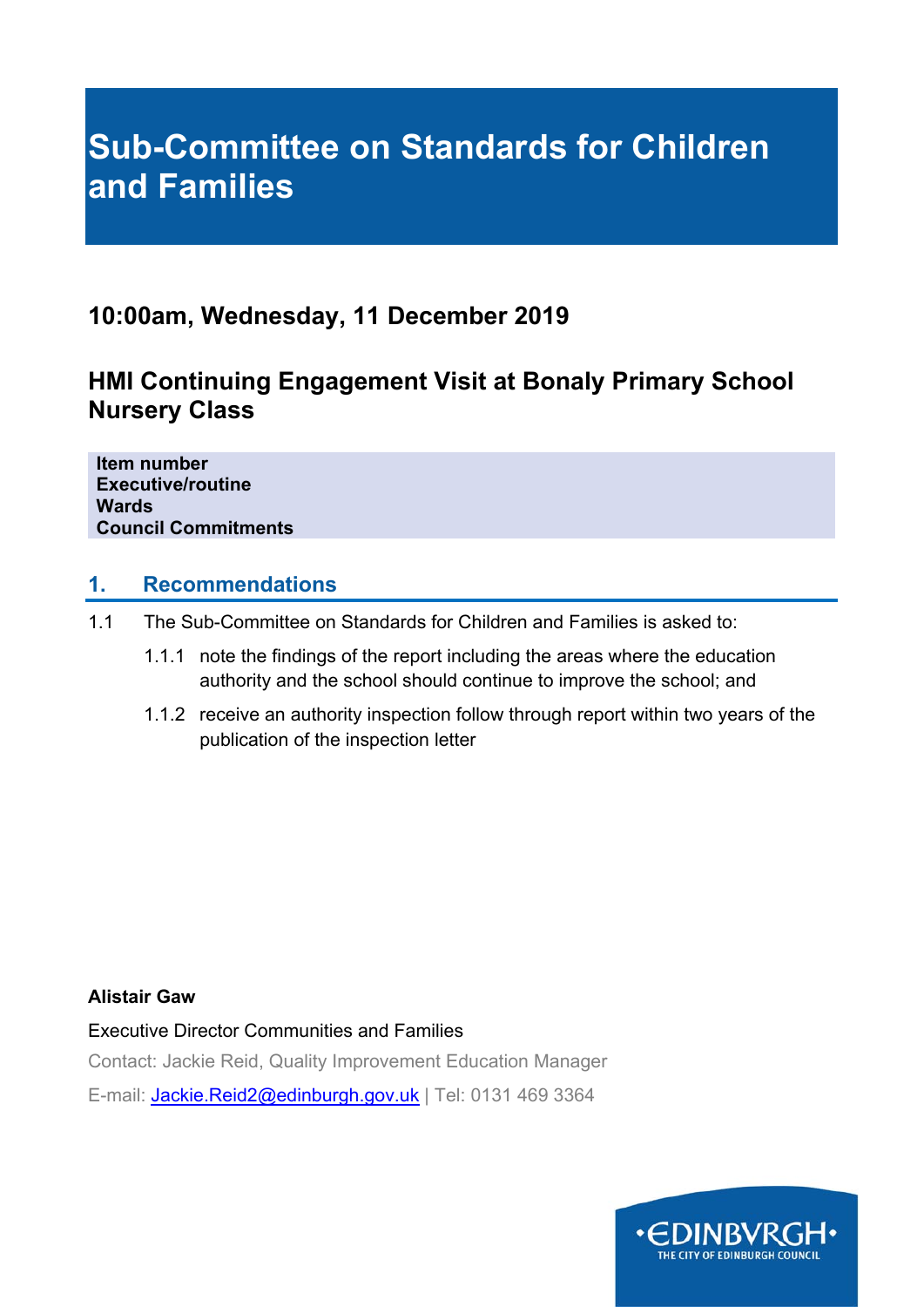**Report** 

# **HMI Continuing Engagement Visit at Bonaly Primary School Nursery Class**

## **2. Executive Summary**

- 2.1 Education Scotland (ES), undertake an annual sample of inspections across Scotland (approximately 240 per year) covering nursery, primary, special and secondary schools. A letter to parents/carers on each inspection is published approximately three months after the inspection. On the basis of this letter the school with the support of the authority amends its improvement plan to take account of any agreed areas for improvement.
- 2.2 Inspectors usually revisit a school within a year of the publication of the letter where weak or unsatisfactory practice has been identified. For all other schools inspected the local authority will inform the parents about the progress made in improving the quality of education.
- 2.3 The November 2019 letter (Appendix 1) and the Summary of Inspection Findings from the Initial Nursery Inspection in 2018 (Appendix 2) advise the Sub-committee on the outcomes of the initial inspection and the progress made since then.

## **3. Background**

3.1 In September 2018, HM Inspectors published a letter about Bonaly Primary School and Nursery Class. The letter set out a number of areas for improvement, which HM Inspectors agreed with the school and The City of Edinburgh Council. In September 2019, HM Inspectors visited the nursery class again. During their visit, they talked to children and worked closely with the headteacher, staff and representatives from The City of Edinburgh Council. HM Inspectors heard from the headteacher and other staff about the steps the nursery class has taken to improve. They looked at particular areas that had been identified in the original inspection. As a result, HM Inspectors were able to find out about the progress the nursery class has made and how well this is supporting children's learning and achievements. The letter (Appendix 1) sets out their findings.

## **4. Main report**

4.1 The following areas for improvement were identified and discussed with the headteacher and a representative from The City of Edinburgh Council in September 2018: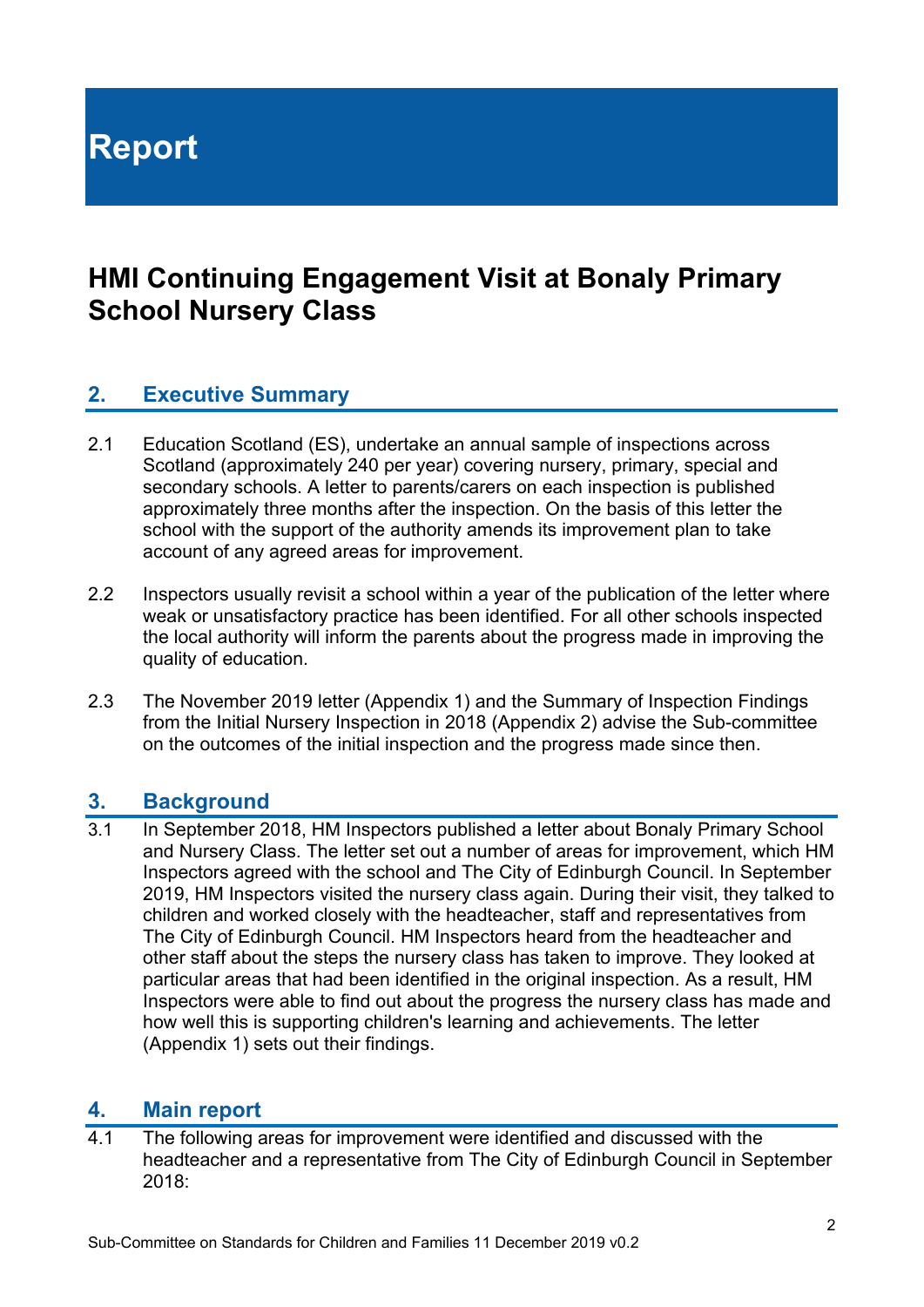- 4.1.1 Continue to improve approaches to the school's self-evaluation and ensure the nursery is well supported in taking forward its areas for improvement.
- 4.1.2 Take forward the school's plans to improve the curriculum, streamline planning and assessment and ensure appropriate challenge for all children is achieved through consistently high quality learning and teaching across the school.
- 4.2 The inspection team found the following strengths in the school's work during the continuing engagement visit in September 2019:

## **Continue to improve approaches to the school's self-evaluation and ensure the nursery is well supported in taking forward its areas for improvement.**

- 4.2.1 The nursery class has made good progress in improving self-evaluation. The positive impact of senior leaders in leading identified improvements is a key feature of the improvement progress made since the original inspection.
- 4.2.2 The commitment of the whole nursery team is evident and puts the nursery class in a positive place to further increase the pace of change through the more structured self-evaluation process. Practitioners have made a positive start to using the quality indicators from the self-evaluation framework, 'How good is our early learning and childcare?' This is supporting practitioners to recognise what is working well and what still needs to be improved.
- 4.2.3 There is clear evidence of a shared responsibility for improvement within the nursery team that is led skilfully by the Principal Teacher. The nursery class improvement plan, a post inspection action plan and the monitoring and tracking calendar identify clearly key areas of focus as outlined in the original inspection.
- 4.2.4 Professional learning and support from The City of Edinburgh Council has ensured senior leaders and practitioners have developed their knowledge and skills in early learning and childcare. A deeper understanding of professional learning requirements is beginning to support the setting on its continuing improvement journey.
- 4.2.5 Attendance at locality cluster meetings and opportunities to visit other settings is supporting a more outward looking approach. This is resulting in improvements in children's learning in the nursery class.

#### **Take forward the school's plans to improve the curriculum, streamline planning and assessment and ensure appropriate challenge for all children is achieved through consistently high quality learning and teaching across the school.**

4.2.6 Children are happy, motivated and engaging in a wider variety of independent learning experiences since the original inspection. There are positive, caring relationships between practitioners and the children resulting in the children feeling valued, safe and secure.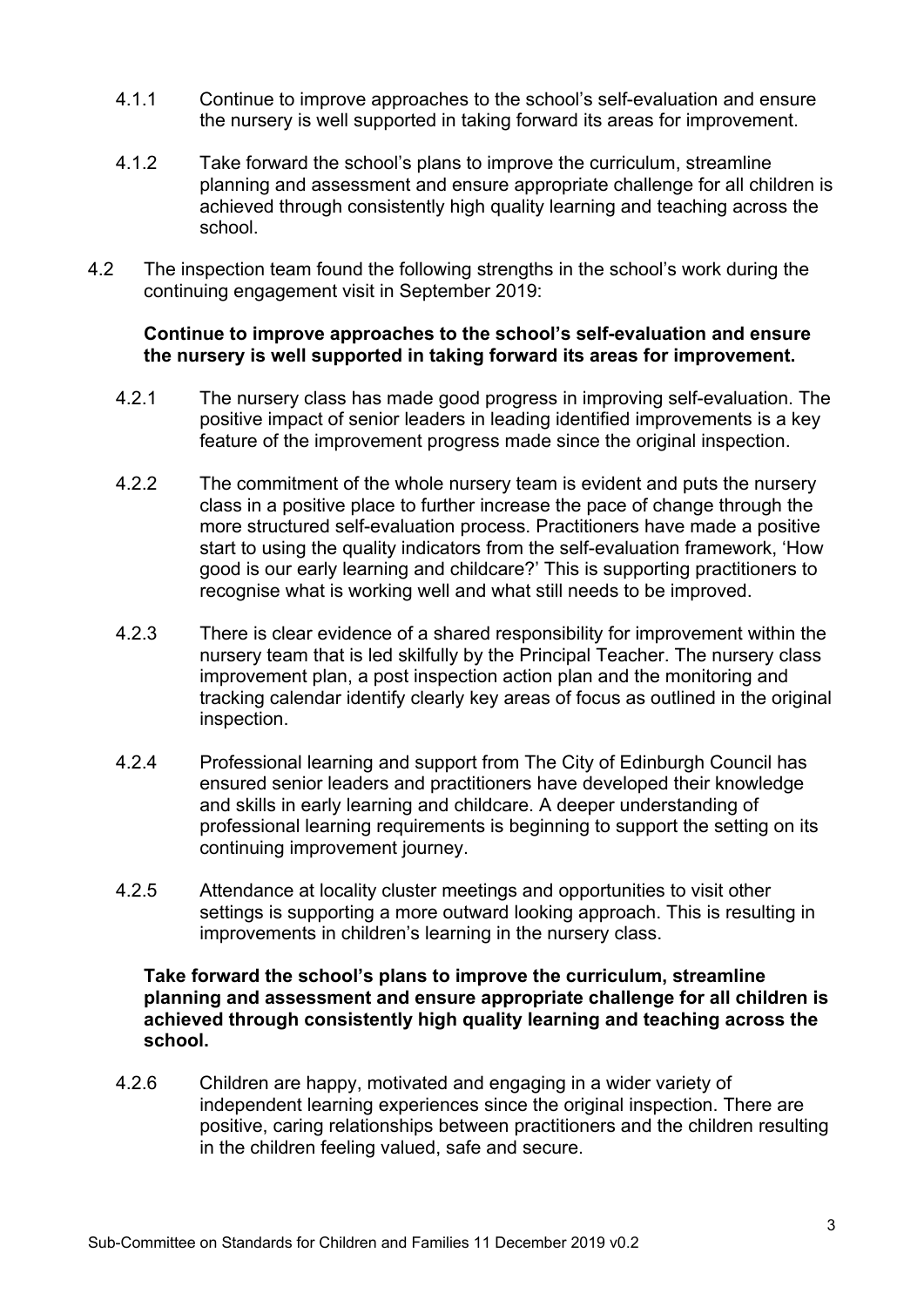- 4.2.7 Nursery environment reviews and completion of action plans are supporting a more child centred learning approach. Children can now access a wider range of resources more independently and lead their own learning. The support of practitioners and the improved layout and organisation of the nursery has improved opportunities for problem solving and creativity.
- 4.2.8 The establishment of a monitoring calendar by senior leaders is currently identifying where questioning and interactions are most effective. This information is supporting the improvements in the quality of early and childcare in the nursery class.
- 4.2.9 The recent introduction of a Forest Schools Kindergarten pilot project by The City of Edinburgh Council is supporting practitioners to develop further their knowledge and understanding of the benefits of outdoor learning. Children are observed to be motivated and engaged in their outdoor learning at the Forest Schools Kindergarten and outside space at the nursery class. This is supporting children's physical activity, curiosity and inquiry skills and levels of engagement.
- 4.2.10 Planning and assessment processes have been streamlined and are beginning to better inform observations and identify next steps in children's learning. As a result, the quality of play and learning experiences has improved since the original inspection. The use of updated responsive planning formats that respond to children's interests are supporting practitioners to build upon children's prior learning.
- 4.2.11 Continued development in this area will enable practitioners to more consistently link the children's interests with the wider curriculum and increase further depth and challenge in learning.
- 4.2.12 Practitioners' skills in capturing significant learning and achievements are improving following professional learning on observation and assessment. Parents have increasingly responded to online learning journal entries.
- 4.3 Areas for further development were outlined as:
	- 4.3.1 As planned, the increased involvement of parents and carers in the improvement journey of the nursery will be a positive next step. The development of 'Stay and Play' sessions and parent groups for specific improvement priorities will support this area for improvement.
	- 4.3.2 There is now scope to develop further the specific leadership roles of practitioners linked to identified improvement priorities for the nursery class. This would support the developing curriculum knowledge of practitioners and develop further the quality of children's experiences.
	- 4.3.3 Online learning journals now need to be discussed with children and families more regularly to ensure children have learning conversations that support them to know themselves better as learners. The learning journals should continue to be monitored rigorously to ensure they consistently track individual children's learning and progress across the curriculum. This will support practitioners to demonstrate better children's progress over time.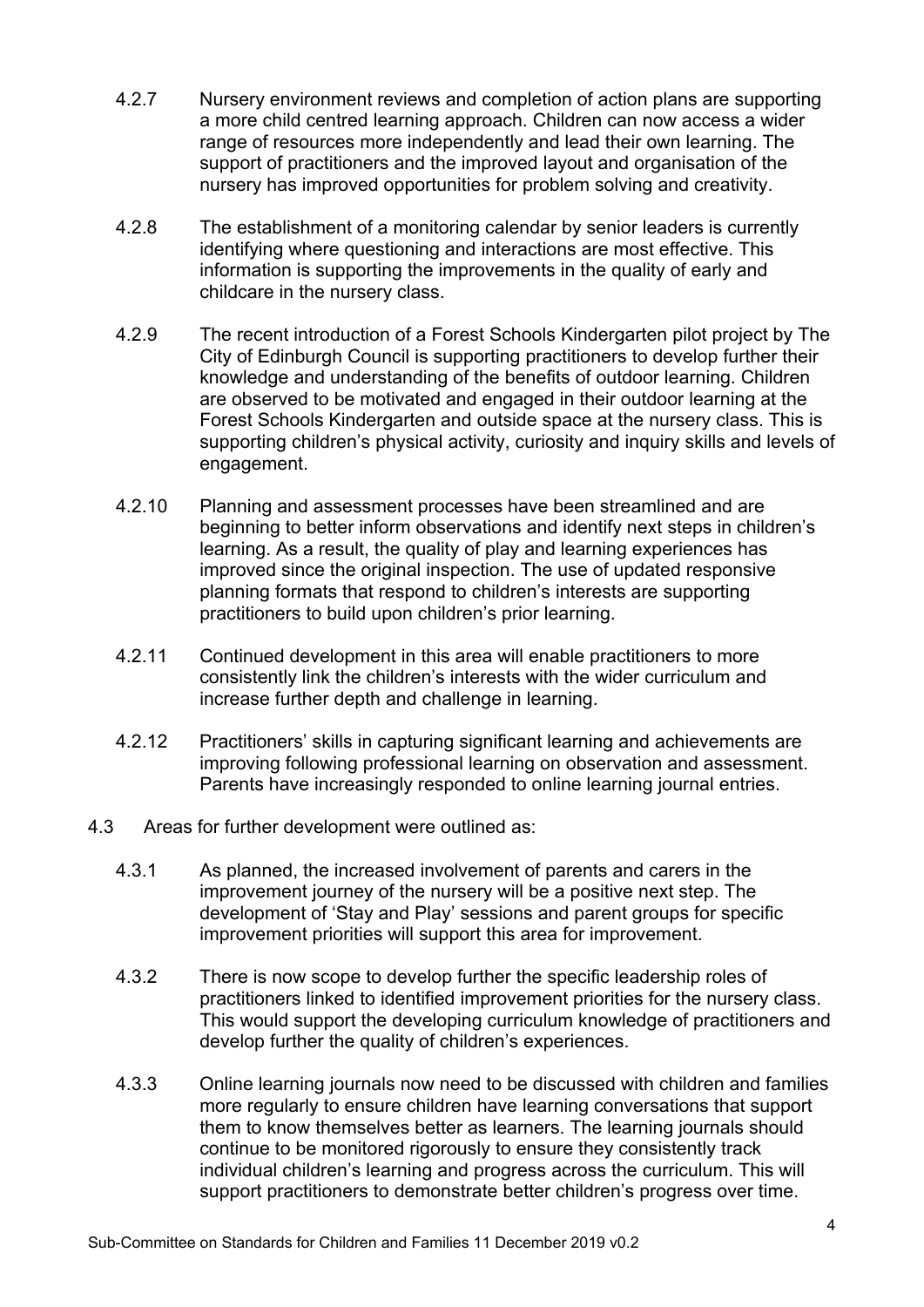- 4.3.4 The curriculum rationale, although recently reviewed needs to better reflect the context of the setting and the needs of the community. The use of national guidance documents will support this process.
- 4.4 More detailed information is available from https://education.gov.scot/media/j2tevpte/bonalypsncins051119.pdf

## 4.5 **Measures of Success**

HM Inspectors reported that the nursery class has made good progress since the original inspection. They are confident that the nursery class has the capacity to continue to improve and they will make no more visits in connection with this inspection. The City of Edinburgh Council will inform parents about the progress of the nursery class as part of its arrangements for reporting on the quality of its schools.

## **5. Next Steps**

- 5.1 City of Edinburgh Education Officers will continue to support and challenge progress across the school.
- 5.2 The Head teacher will continue to be part of the Professional Learning Partnership with groups of HTs across the City to ensure robust analysis of learning and teaching across the school.
- 5.3 City of Edinburgh Education Officers will undertake a follow-through visit to the school within 2 years of publication of the initial Inspection report.

## **6. Financial impact**

6.1 There are no financial implications contained in the report.

## **7. Stakeholder/Community Impact**

- 7.1 The Inspection team engaged with focus groups of teaching staff, support staff and pupils during the follow through process.
- 7.2 There are considered to be no infringements on the right of the child.
- 7.3 Tracking of pupil performance by gender and Black Minority Ethnic (BME) is undertaken at school level and there are no adverse impacts.

## **8. Background reading/external references**

8.1 https://education.gov.scot/what-we-do/inspection-and-review/reports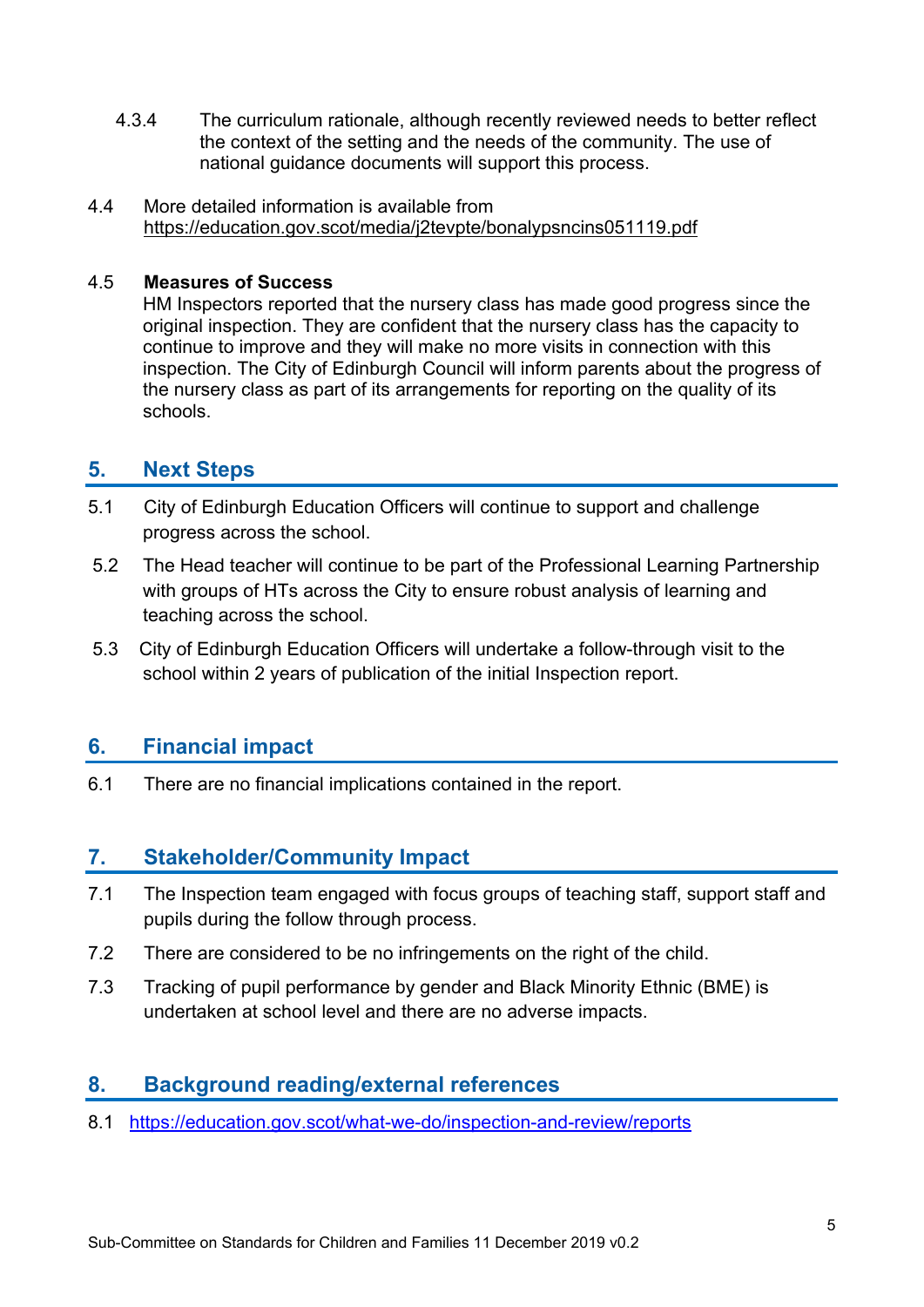# **9. Appendices**

- 9.1 Appendix 1 Education Scotland letter and evaluations<br>9.2 Appendix 2 Summary of Inspection Findings from origi
- Appendix 2 Summary of Inspection Findings from original inspection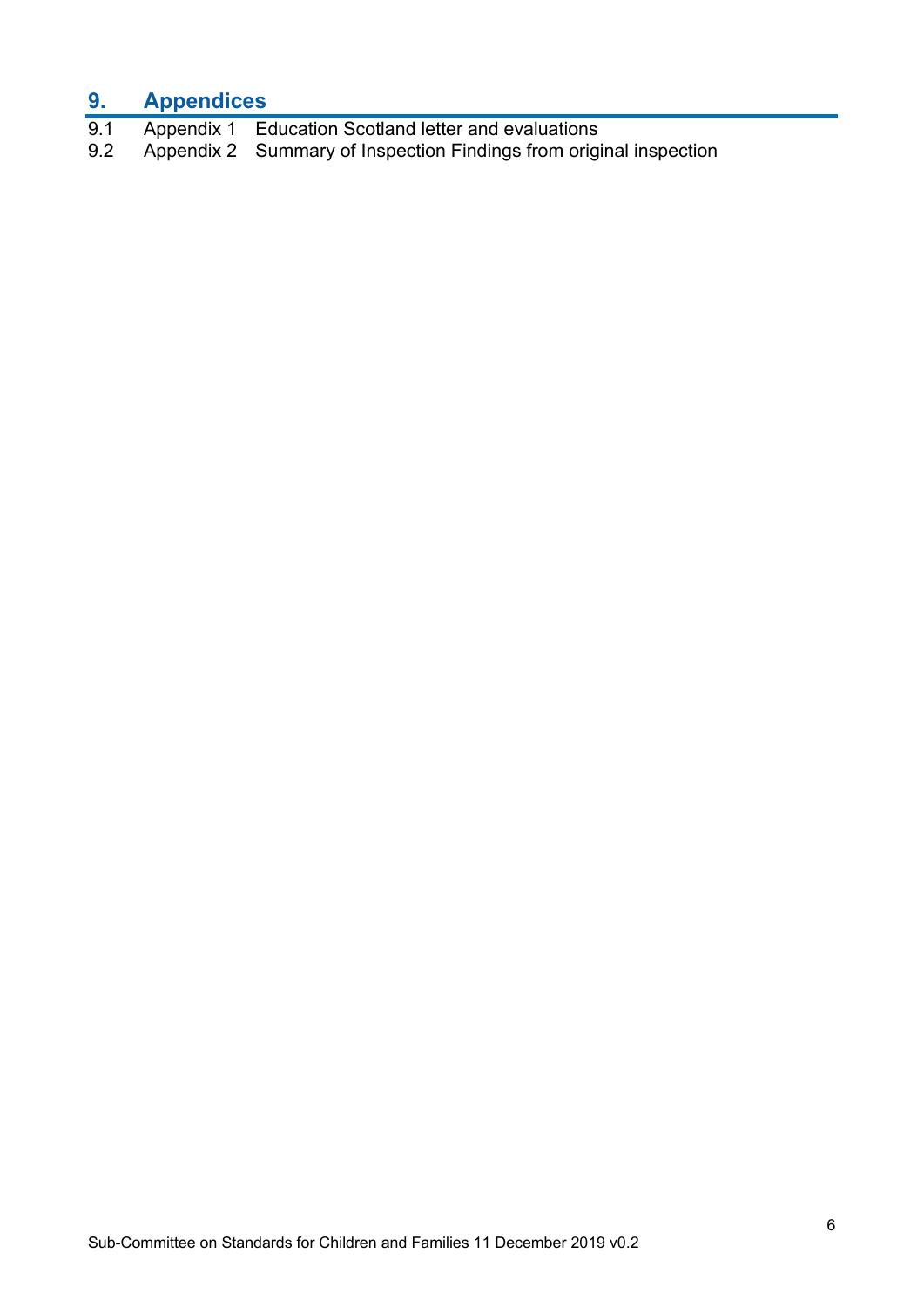



5 November 2019

Dear Parent/Carer

In September 2018, HM Inspectors published a letter on Bonaly Primary School and Nursery Class. The letter set out a number of areas for improvement, which we agreed with the school and The City of Edinburgh Council. Recently, as you may know, we visited the nursery class again. During our visit, we talked to children and worked closely with the headteacher, staff and representatives from The City of Edinburgh Council. We heard from the headteacher and other staff about the steps the nursery class has taken to improve. We looked at particular areas that had been identified in the original inspection. As a result, we were able to find out about the progress the nursery class has made and how well this is supporting children's learning and achievements. This letter sets out what we found. The Care Inspectorate inspected the nursery class at the same time and that report will be available at www.careinspectorate.com.

## **Continue to improve approaches to the school's self-evaluation and ensure the nursery is well supported in taking forward its areas for improvement.**

The nursery class has made good progress in improving self-evaluation. The positive impact of senior leaders in leading identified improvements is a key feature of the improvement progress made since the original inspection. The commitment of the whole nursery team is evident and puts the nursery class in a positive place to further increase the pace of change through the more structured self-evaluation process. Practitioners have made a positive start to using the quality indicators from the self-evaluation framework, 'How good is our early learning and childcare?' This is supporting practitioners to recognise what is working well and what still needs to be improved.

There is clear evidence of a shared responsibility for improvement within the nursery team that is led skilfully by the Principal Teacher. The nursery class improvement plan, a post inspection action plan and the monitoring and tracking calendar identify clearly key areas of focus as outlined in the original inspection.

Professional learning and support from The City of Edinburgh Council has ensured senior leaders and practitioners have developed their knowledge and skills in early learning and childcare. A deeper understanding of professional learning requirements is beginning to support the setting on its continuing improvement journey. Attendance at locality cluster meetings and opportunities to visit other settings is supporting a more outward looking approach. This is resulting in improvements in children's learning in the nursery class.

As planned, the increased involvement of parents and carers in the improvement journey of the nursery will be a positive next step. The development of 'Stay and Play' sessions and parent groups for specific improvement priorities will support this area for improvement.

There is now scope to develop further the specific leadership roles of practitioners linked to identified improvement priorities for the nursery class. This would support the developing curriculum knowledge of practitioners and develop further the quality of children's experiences.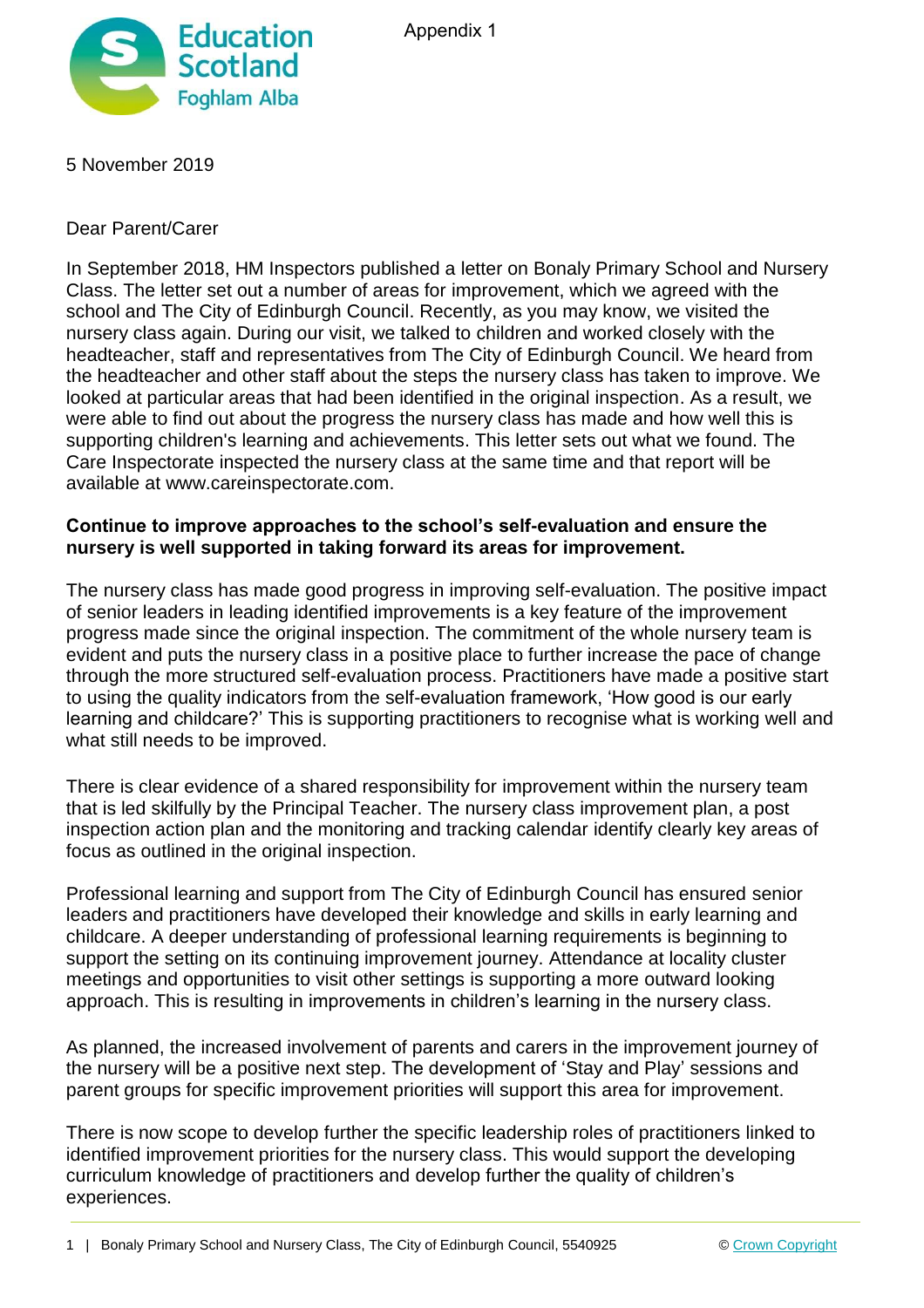

## **Take forward the school's plans to improve the curriculum, streamline planning and assessment and ensure appropriate challenge for all children is achieved through consistently high quality learning and teaching across the school.**

Children are happy, motivated and engaging in a wider variety of independent learning experiences since the original inspection. There are positive, caring relationships between practitioners and the children resulting in the children feeling valued, safe and secure.

Nursery environment reviews and completion of action plans are supporting a more child centred learning approach. Children can now access a wider range of resources more independently and lead their own learning. The support of practitioners and the improved layout and organisation of the nursery has improved opportunities for problem solving and creativity. The establishment of a monitoring calendar by senior leaders is currently identifying where questioning and interactions are most effective. This information is supporting the improvements in the quality of early and childcare in the nursery class.

The recent introduction of a Forest Schools Kindergarten pilot project by The City of Edinburgh Council is supporting practitioners to develop further their knowledge and understanding of the benefits of outdoor learning. Children are observed to be motivated and engaged in their outdoor learning at the Forest Schools Kindergarten and outside space at the nursery class. This is supporting children's physical activity, curiosity and inquiry skills and levels of engagement.

Planning and assessment processes have been streamlined and are beginning to better inform observations and identify next steps in children's learning. As a result, the quality of play and learning experiences has improved since the original inspection. The use of updated responsive planning formats that respond to children's interests are supporting practitioners to build upon children's prior learning. Continued development in this area will enable practitioners to more consistently link the children's interests with the wider curriculum and increase further depth and challenge in learning.

Practitioners' skills in capturing significant learning and achievements are improving following professional learning on observation and assessment. Parents have increasingly responded to online learning journal entries. Online learning journals now need to be discussed with children and families more regularly to ensure children have learning conversations that support them to know themselves better as learners. The learning journals should continue to be monitored rigorously to ensure they consistently track individual children's learning and progress across the curriculum. This will support practitioners to demonstrate better children's progress over time.

The curriculum rationale, although recently reviewed needs to better reflect the context of the setting and the needs of the community. The use of national guidance documents will support this process.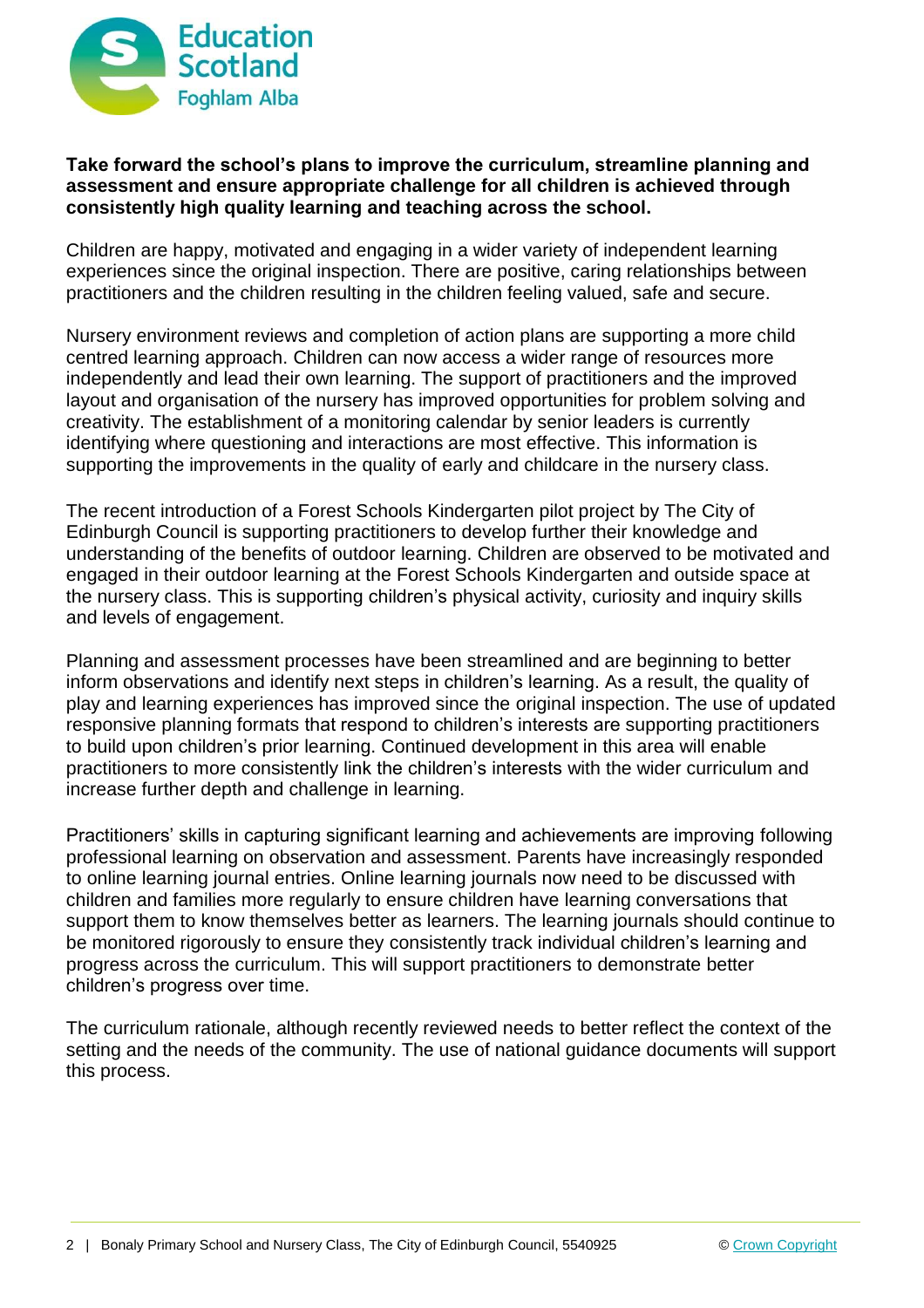

## **What happens next?**

The nursery class has made good progress since the original inspection. We are confident that the nursery class has the capacity to continue to improve and so we will make no more visits in connection with this inspection. The City of Edinburgh Council will inform parents about the progress of the nursery class as part of its arrangements for reporting on the quality of its schools.

Louise Phillips HM Inspector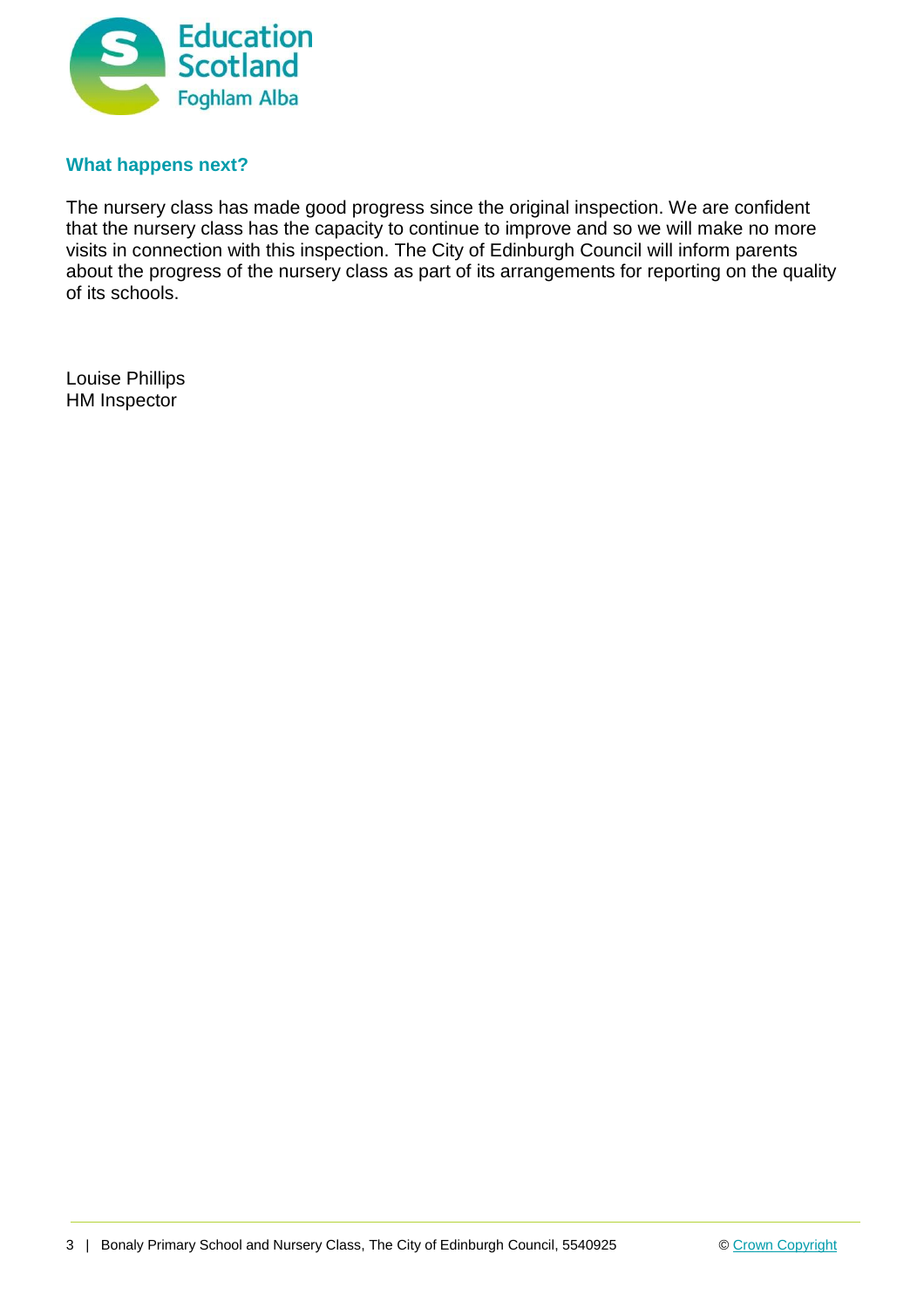Appendix 2





# **Summarised inspection findings**

# **Bonaly Primary School Nursery Class**

The City of Edinburgh Council

18 September 2018

**Transforming lives through learning** Ag atharrachadh beatha tro ionnsachadh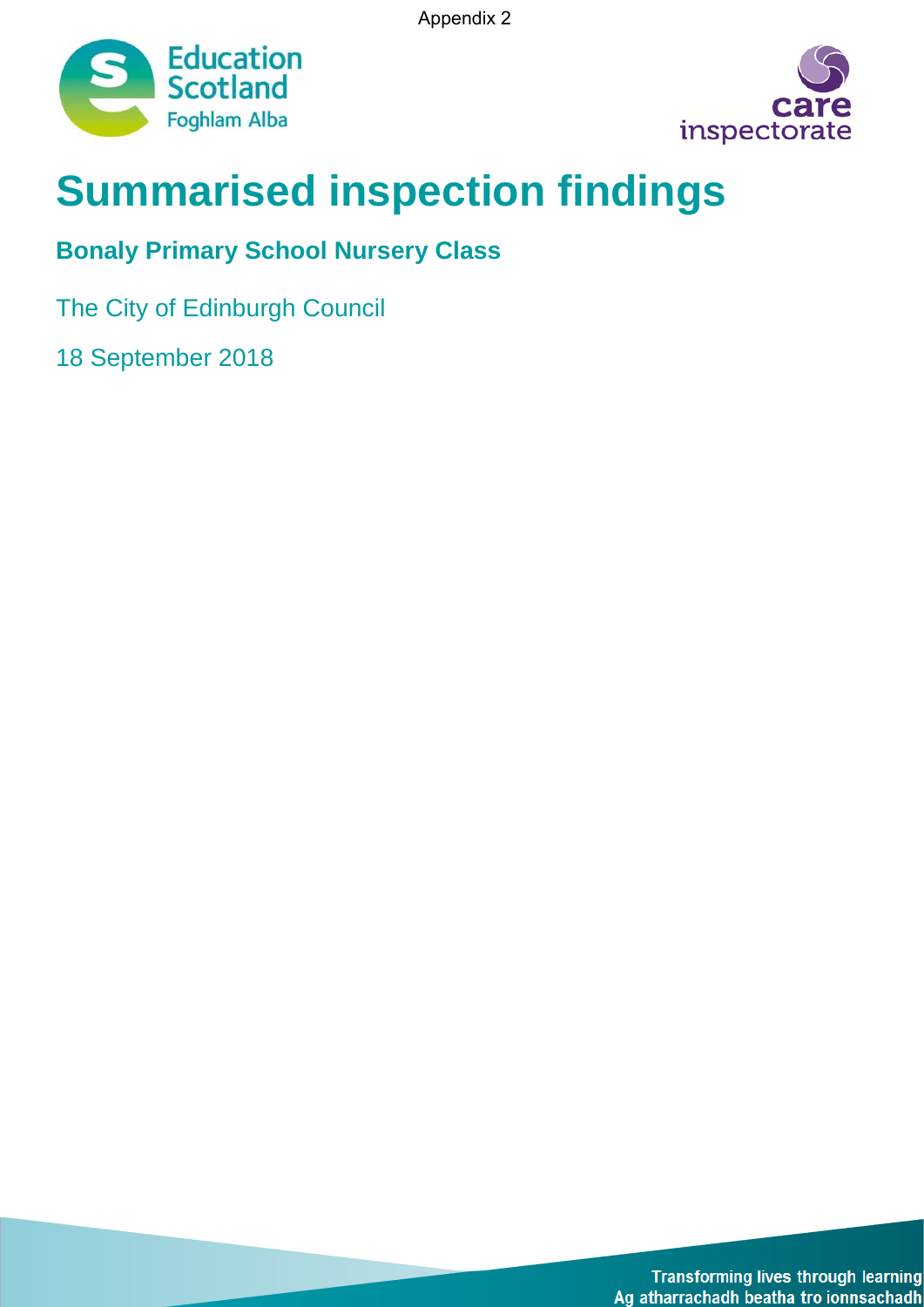## Key contextual information

Bonaly Primary School Nursery Class is located within the main primary school building in the south-west of Edinburgh. At the time of inspection the roll was 48 children attending AM and PM sessions. The nursery is registered to care for a maximum of 50 children. Children have access to one large playroom, a secure outdoor area and an extra smaller playroom. The nursery accommodation includes an entrance hall, parents room, cloakroom and toilet facilities.

| 1.3 Leadership of change | weak |  |
|--------------------------|------|--|
|--------------------------|------|--|

This indicator focuses on working together at all levels to develop a shared vision for change and improvement which reflects the context of the setting within its community. Planning for continuous improvement change should be evidence-based and clearly linked to strong self-evaluation. Senior leaders should ensure that the pace of change is well judged and appropriate to have a positive impact on outcomes for children. The themes are:

- $\blacksquare$  developing a shared vision, values and aims relevant to the setting and its community
- $\blacksquare$  strategic planning for continuous improvement
- implementing improvement and change
- Practitioners know individual children and families well. They are an enthusiastic and motivated team who strive to meet the pastoral and learning needs of the children in their care. This was evident through the level of engagement and professional dialogue with the inspection team during the week. The experienced nursery team has ensured a degree of consistency during a time of staffing changes at the start of the current academic year. The nursery team would now benefit from increased direction and guidance to support them with areas for improvement.
- $\blacksquare$  The school and nursery's vision and values are displayed in the entrance area of the nursery class. This was an aspect of the school's work that was initiated by practitioners. They are at the early stages of sharing the values with children. As planned, the creation of a child-friendly version of the vision and values will ensure ownership by all.
- **n** Practitioners make use of national guidance and self-evaluation frameworks to identify strengths and areas for improvement. A more focused use of the frameworks for targeted improvements will lead to well-timed changes. As planned, additional meetings in the nursery team will continue to support capacity building.
- **n** Practitioners are keen to continue to further develop their leadership skills, utilising their talents and interests. The establishment of an increasingly child-led and play-based curriculum is at an early stage.
- **n** Professional review and planning is at the early stages of linking with improvement priorities and practitioners' professional learning needs. Opportunities to visit other settings, attend cluster meetings and local authority network sessions is promoting an outward looking approach. Practitioners value these experiences. Further guidance and professional learning to deepen understanding of early learning pedagogy would support the setting to deliver high quality early learning and childcare.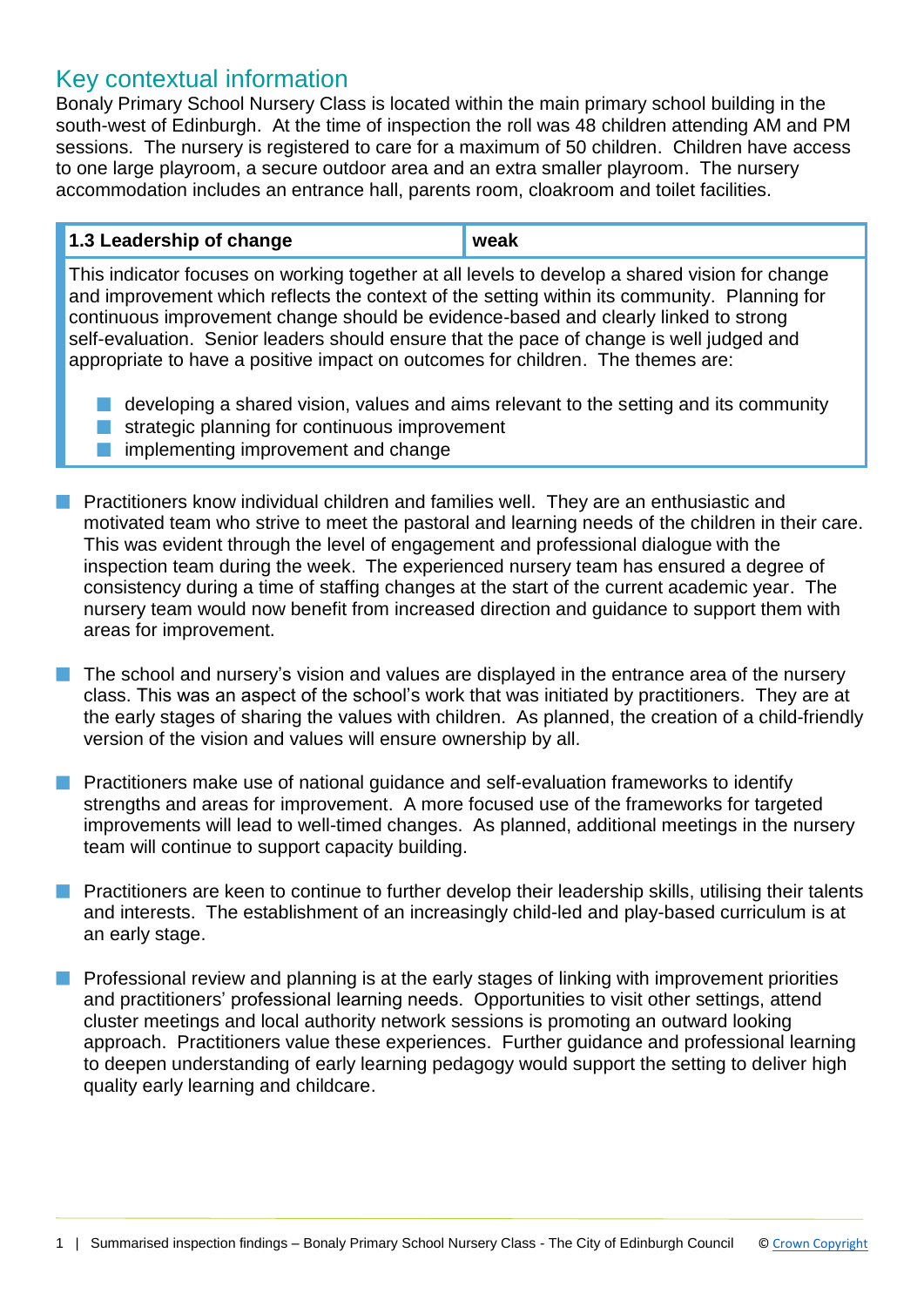- Clear strategic guidance is now needed to ensure a well-judged pace of change in improving outcomes for children. Practitioners are aware of the school improvement plan and recently created an action plan relevant to the nursery class. A future improvement plan should include roles and responsibilities for practitioners and set out realistic timescales to take forward targeted improvements. As this develops, it will be important to demonstrate and evidence the progress being made and impact of change. The inclusion of parents and partners in improvement planning processes will also be a positive next step.
- **n** More formal and regular monitoring of the nursery class needs to be established. The senior leadership team need to improve their approaches to self-evaluation. This will ensure practitioners are supported to deliver high quality learning experiences and the best possible outcomes for children and families.
- $\blacksquare$  The headteacher, as manager with responsibility for the nursery class, should now develop a more comprehensive understanding of roles and responsibilities in fulfilling the range of statutory duties required.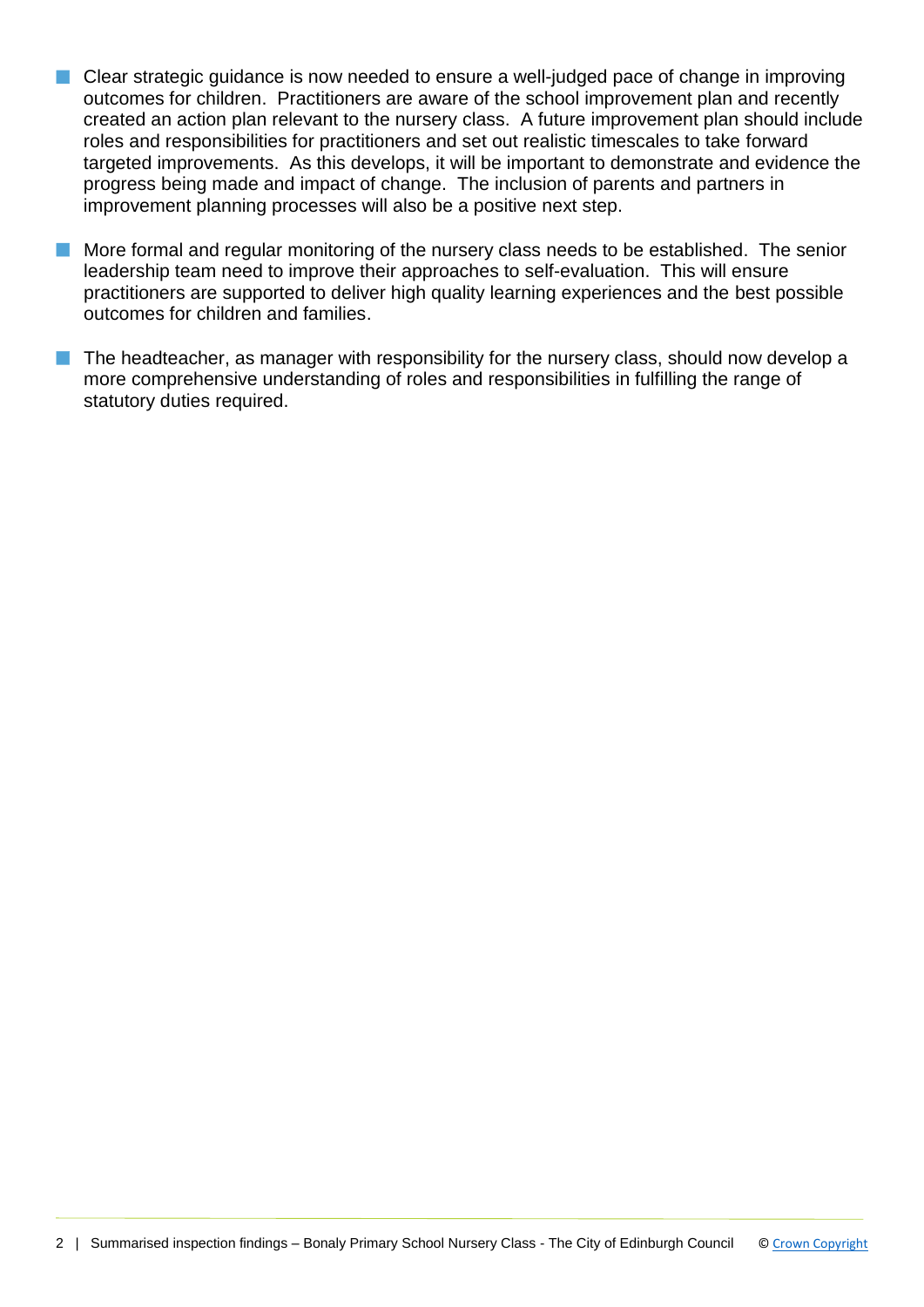## **2.3 Learning, teaching and assessment satisfactory**

This indicator focuses on ensuring high quality learning experience for young children. It highlights the importance of a very good understanding of child development and early learning pedagogy. Effective use is made of observation to inform future learning and identify the progress made. Children are involved in planning for their own learning. Together these ensure children's successes and achievements are maximised. The themes are:

- $\blacksquare$  learning and engagement
- $\blacksquare$  quality of interactions
- **n** effective use of assessment
- planning, tracking and monitoring
- n Relationships between practitioners and children, children and their peers and between practitioners and parents are warm and trusting. Children are confident, feel secure and demonstrate independence skills as they enjoy their free play. Most children engage well with the range of interesting experiences available to them both indoors and outdoors. The majority of children are motivated and enthusiastic in their play for most of the session. In order to develop this further and provide increased challenge and depth, practitioners should plan consistently for the support and development of children's creativity, curiosity and inquiry skills both indoors and outside.
- **n** Practitioners know their children and have a good understanding of their development needs. The majority of children can concentrate for longer periods in the outdoor area where open-ended materials support them to work cooperatively and develop their problem solving skills. Practitioners are beginning to use appropriate questioning to support and extend children's learning. This now needs to be more consistent across all areas of play.
- **n** A few children are beginning to share their prior learning through the recent introduction of floor books. At times throughout the session, there are missed opportunities to develop children's learning. Practitioners should maximise the opportunities for children to be consulted, take the lead and reflect more frequently on their own learning. This will support children to develop their knowledge of themselves as learners.
- **n** Practitioners observe children during free play and adult-led activities and record the observations in children's individual online learning journals. The observations in the online learning journals include helpful photographic evidence and comments from parents. However, most children did not show an awareness of their online learning journal. Practitioners now need to fully involve all children and spend time explaining the learning journal and the observations to them. Practitioners should continue to develop their skills in gathering information on significant learning that will lead to appropriate next steps in learning being identified.
- **n** Practitioners use digital technologies appropriately to enhance children's learning. Children enjoy using tablets and computers to listen to stories, take photographs or play number games.
- $\blacksquare$  Too much of the planning of children's learning is adult-led. Practitioners have recently introduced floor book planning and are at the early stages of involving the children in this process. Practitioners recognise the need to develop this approach further and to increase the opportunities for children to follow their individual interests and have a stronger voice in the planning process.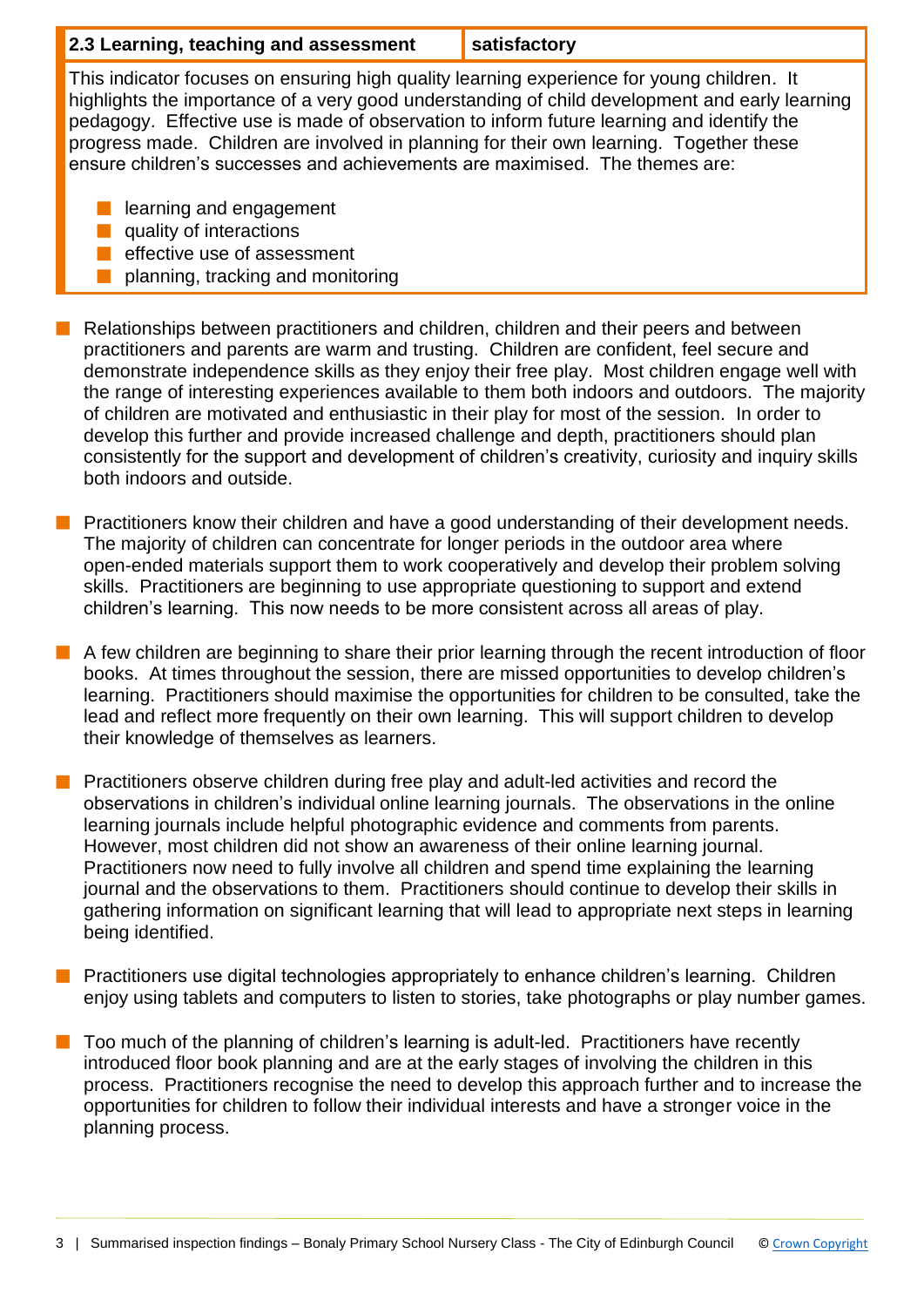**n** Practitioners use the local authority literacy and numeracy tracking documents to record children's progress. They now need to be supported to evaluate the progress that individual children are making so that the information gathered can inform planning and improvement.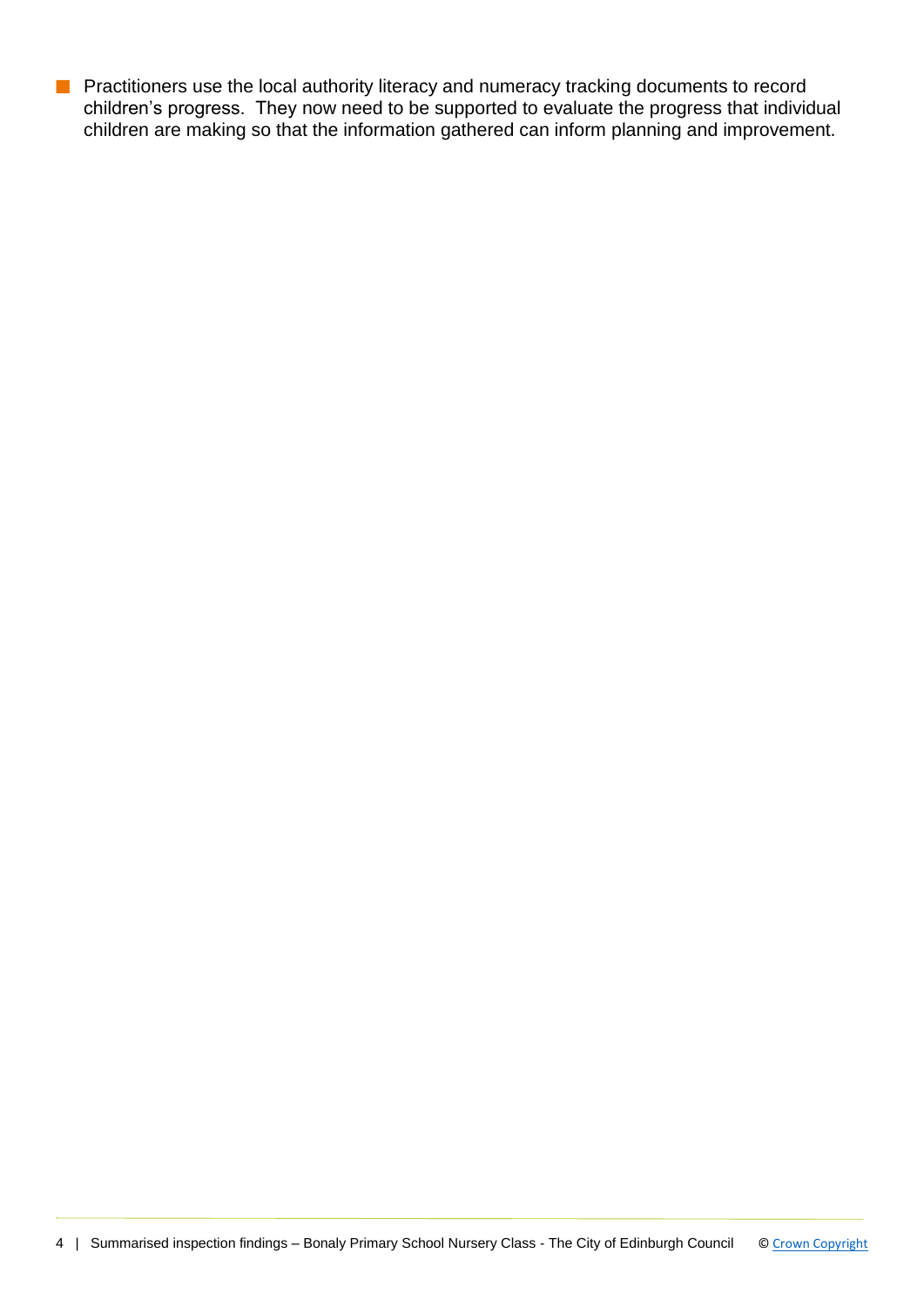### **2.2 Curriculum: Learning pathways**

- **n** Practitioners make use of Curriculum for Excellence experiences and outcomes to plan for children's learning. There is a clear focus on literacy, numeracy and health and wellbeing. The planning process now needs to be developed to ensure it is highly responsive to children's needs and interests. Children need to continue to experience a range of meaningful contexts to develop and apply their knowledge across the curriculum. Full account should be taken of curriculum design principles with particular reference to depth and challenge.
- **n** Practitioners are keen to work more closely with school staff working at the early level to develop a shared pedagogy for play. This work should focus on continuity and progression in children's learning through play across the early level. This will support the nursery practitioners to be more fully involved in whole school curriculum development.
- **n** Practitioners need to continue to develop their skills and confidence in planning, assessing and evaluating learning across the curriculum. The team recognise that there is scope for the curriculum to be more dynamic, challenging, child-led and reflect children's interests in a meaningful way. More responsive approaches will ensure that children are fully engaged in their learning and are able to build progressively on their skills.
- **n** Positive relationships exist between practitioners and school staff. Children benefit from a well-established transition programme from the nursery class into P1. As planned, the establishment of a progressive early level will ensure prior learning is built upon.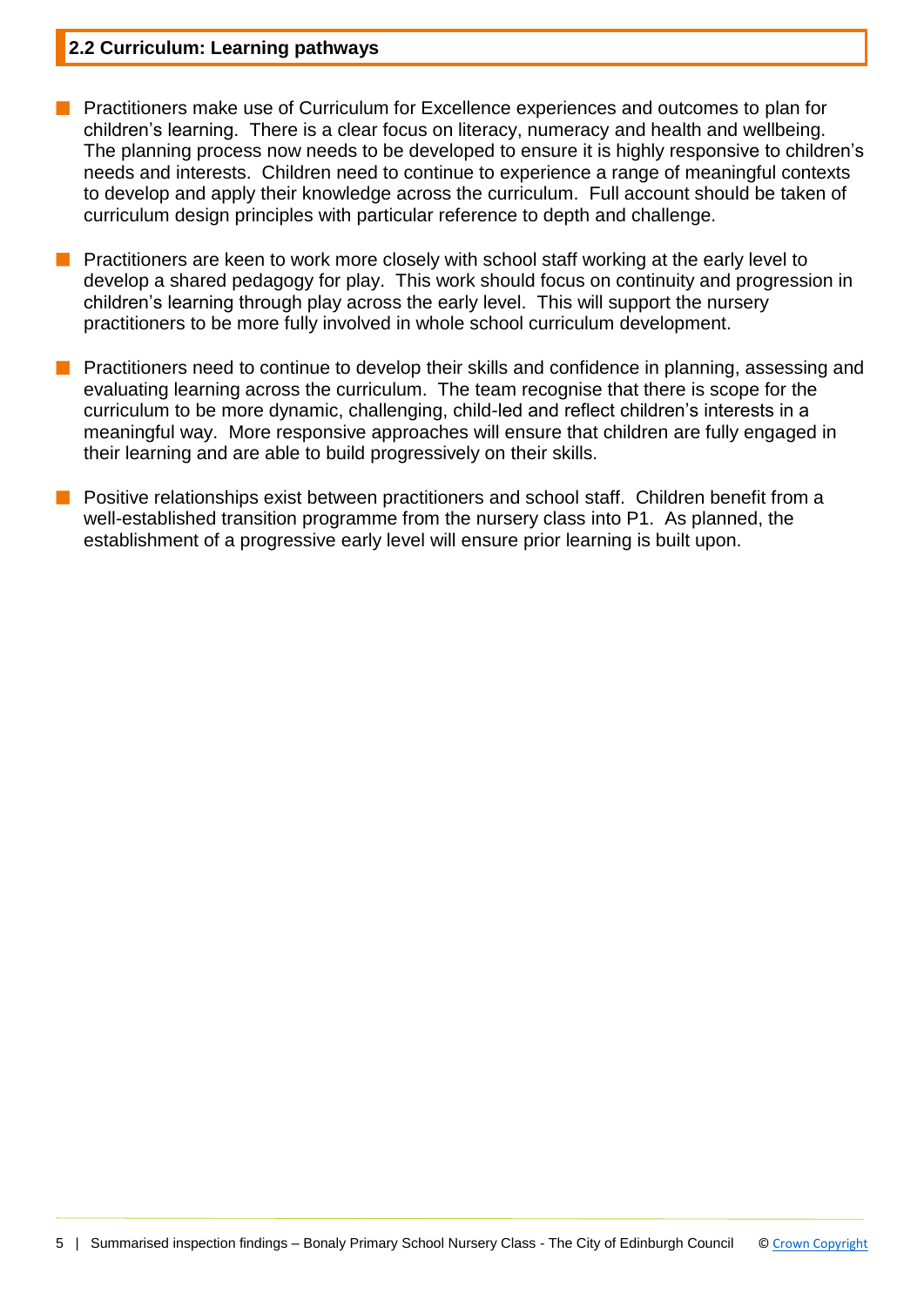## **2.7 Partnerships: Impact on children and families – parental engagement**

- $\blacksquare$  Parents responding to inspection questionnaires report that they receive helpful feedback about what their child is learning. This includes regular informal contact and more formal events such as parents' evenings. Along with informal feedback, parents have access to information online which documents some of the activities and experiences children have at nursery. Curriculum evenings are offered. The nursery class is planning to develop other ways to share current learning experiences and contexts with parents to enable them to support their children's learning at home such as 'Stay and Play sessions'. This would enable parents and carers to support learning at home and in the wider community.
- $\blacksquare$  There is scope for an increase in the number and range of partners engaged with to support and motivate learning. A focus on the world of work will support the promotion of high aspirations for children and further inclusion of parent's and carer's skills and expertise.
- $\blacksquare$  The setting has an established link with a local sheltered housing initiative with children singing songs at agreed times. Contributions to a local food bank enhance children's understanding of the needs of their local and wider communities.
- Feedback from parents, carers and children is regularly sought and used to develop experiences in the setting. For example, the transition to school programme as well as Forest Kindergarten and 'Fairy Story Friday'.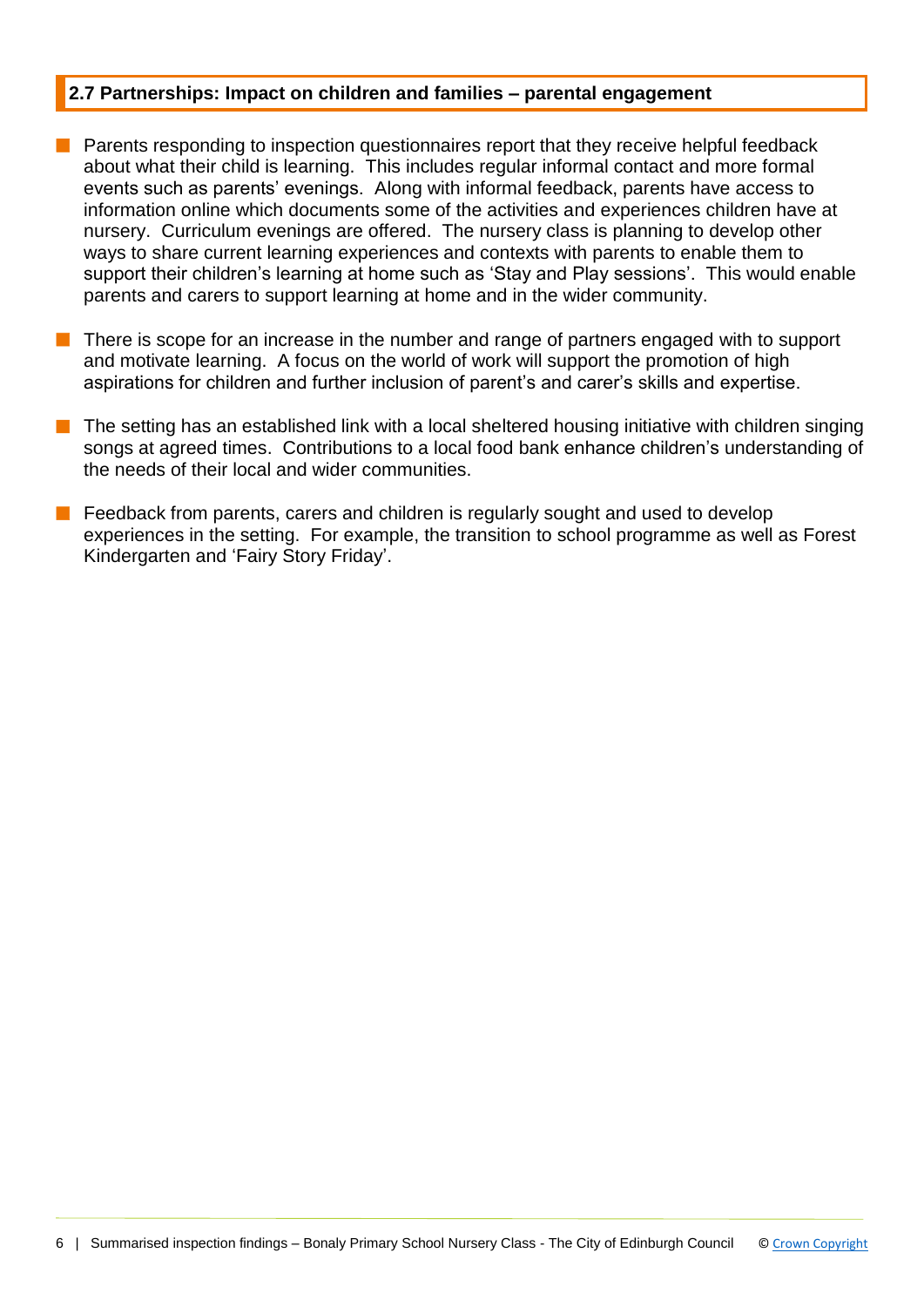## **2.1 Safeguarding**

**n** The school submitted self-evaluation information related to child protection and safeguarding. Inspectors discussed this information with relevant staff and, where appropriate, children and young people. In addition, inspectors examined a sample of safeguarding documentation. Areas for development have been agreed with the school and the education authority that need to be addressed as a matter for urgency.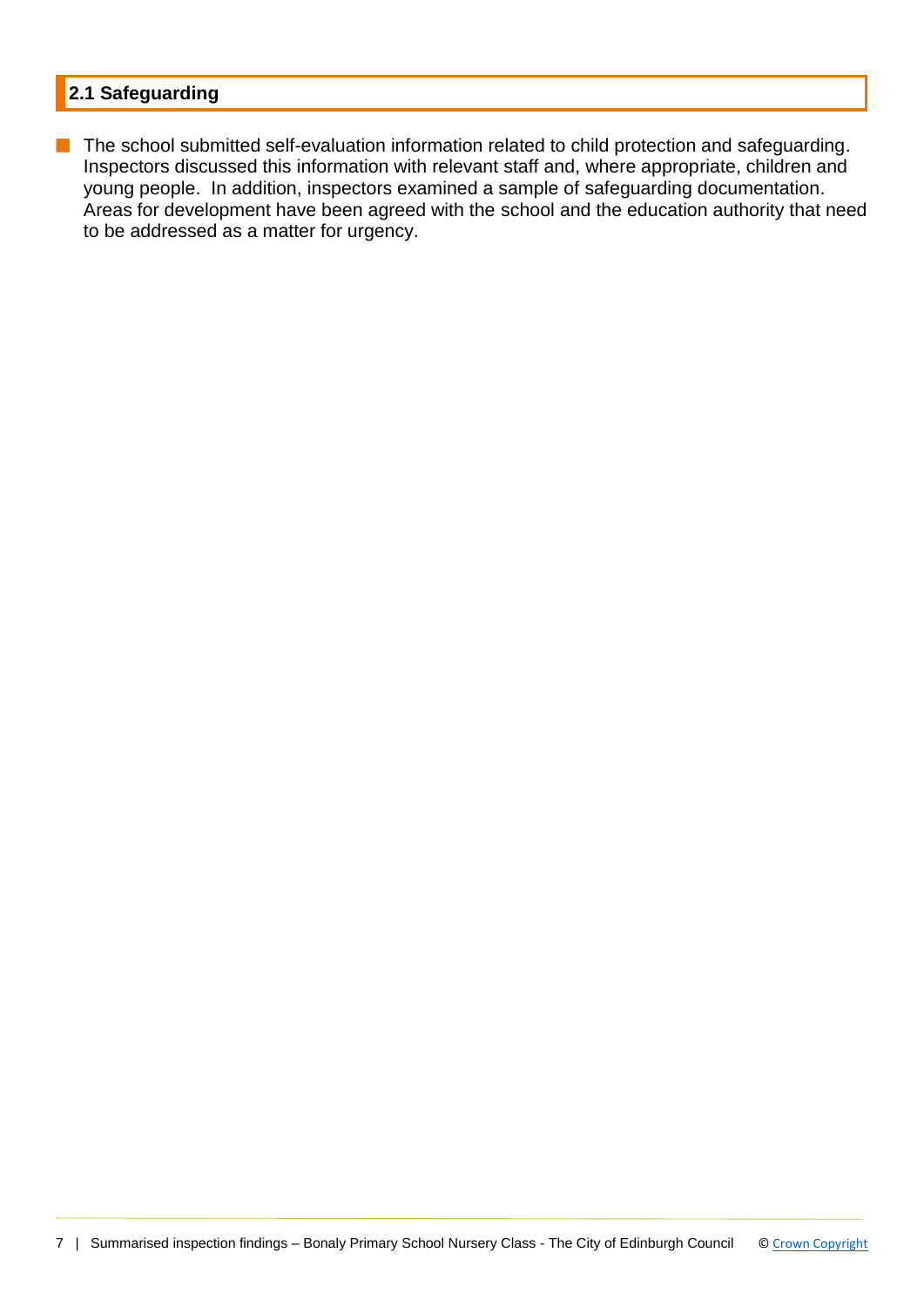| 3.1 Ensuring wellbeing, equality and |  |  |
|--------------------------------------|--|--|
| inclusion                            |  |  |

**satisfactory**

This indicator reflects on the setting's approach to children's wellbeing which underpins their ability to achieve success. It highlights the need for policies and practices to be well grounded in current legislation and a shared understanding of the value of each individual. A clear focus on wellbeing entitlements and protected characteristics supports all children to be the best they can be and celebrates their successes and achievements. The themes are:

 $\blacksquare$  wellbeing

- $\blacksquare$  fulfilment of statutory duties
- $\blacksquare$  inclusion and equality
- $\blacksquare$  There is a warm, welcoming atmosphere within the setting and children quickly choose where they would like to play when they arrive. Practitioners know each child and family well and are responsive to their needs. Children are happy and enjoy the company of their friends and adults.
- Children are polite and well mannered. Practitioners model and encourage respectful behaviour and use a variety of strategies to resolve conflicts and promote a caring ethos. There is sensitive acknowledgement of when children exhibit particular traits such as empathy and kindness. At their own developmental stage, almost all children are developing the skills required to play together including sharing and taking turns. Parents report that they are happy to leave their children in the setting.
- $\blacksquare$  Practitioners value the importance of nurturing children's wellbeing and respond appropriately to children's needs. Almost all children appear to feel safe, relaxed and confident as they play. The wellbeing of children is promoted through a range of learning experiences. They enjoy the large and varied outdoor space and this is supporting children's sense of wellbeing. Practitioners' understanding of the national wellbeing indicators continues to develop. The setting is at the early stages of using them when planning for learning or meeting children's needs. Practitioners should now use the indicators more consistently in their daily practice with children. A developing awareness and understanding should be supported through real and meaningful contexts. Sharing the wellbeing indicators in a meaningful and focused way with parents and carers will also be a positive next step.
- There is considerable scope to develop children's early leadership skills further. Children take on the role of snack helper to choose snack and are observed to be capable and enthusiastic. The setting has scope to encourage children to express their choices and opinions in a more individualised way. This would better realise their potential and allow them to take a more active role in the life of the setting.
- **n** As discussed, there is a need for information to be collated in individual personal plans in greater detail and more systematically with associated legislative timescales. This approach to personal planning now needs to be developed to better reflect the support the setting provides for children and families. All children who experience short or long term barriers to learning are supported by practitioners. It is now necessary to have clear and understood processes that ensure the implementation of interventions are recorded and outcomes measured more robustly over time. Awareness of statutory duties by the manager will ensure appropriate processes and procedures are put into place to ensure the safeguarding of all.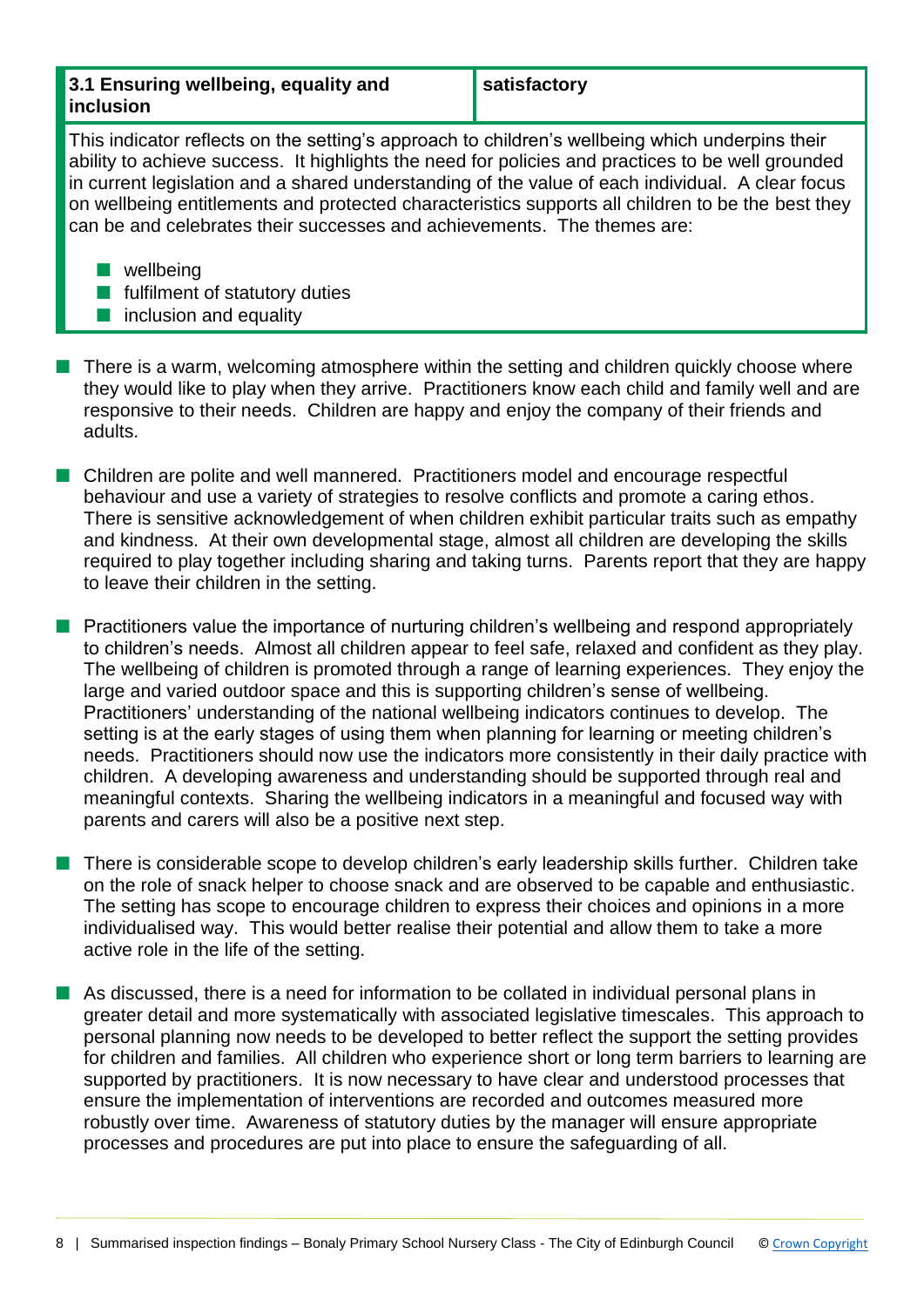■ All children and families are treated fairly and with respect in the setting. Practitioners are aware of the need to promote learning about equality and diversity and as discussed are planning to explore ways to provide developmentally appropriate experiences to extend children's understanding in these areas.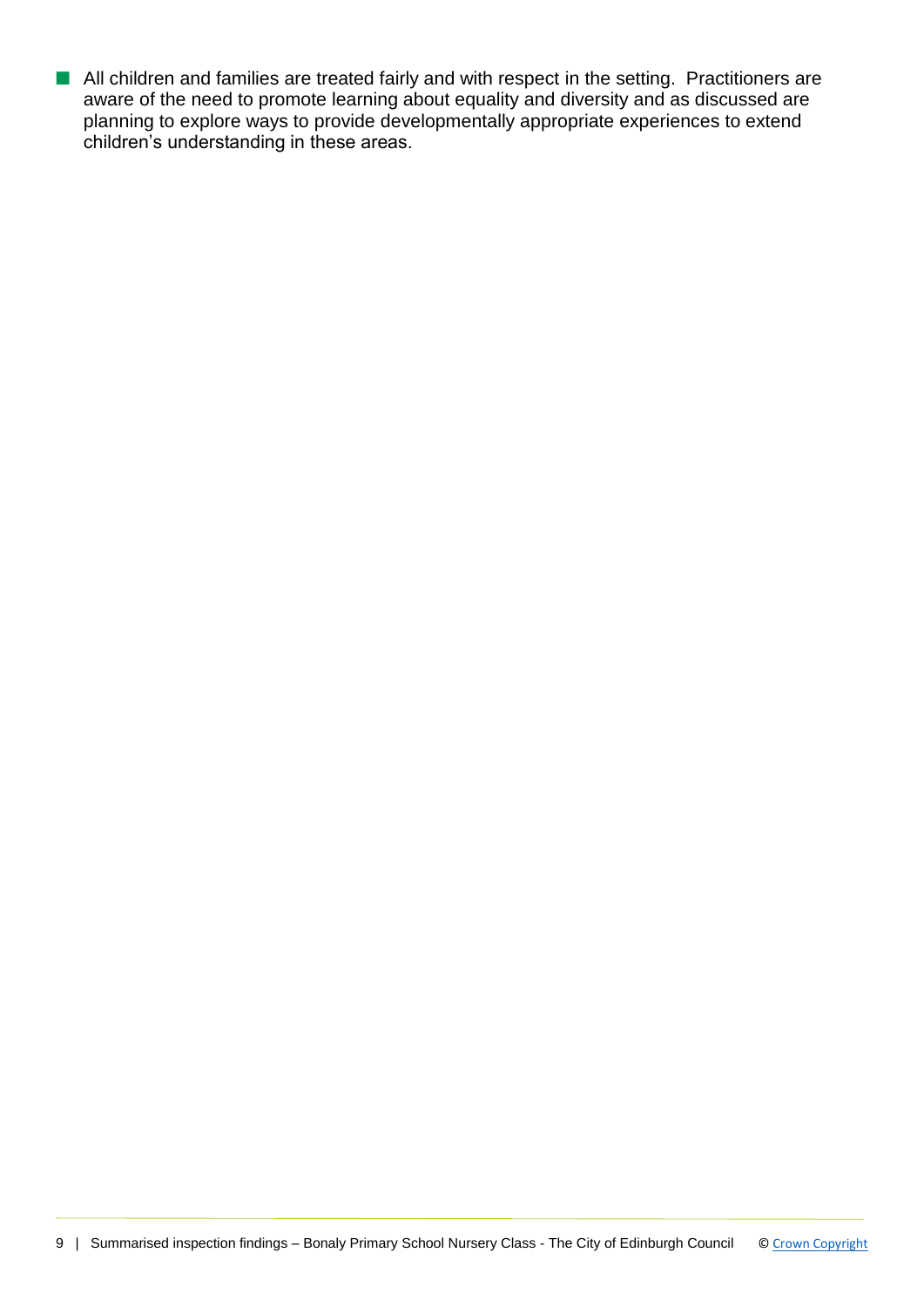| 3.2 Securing children's progress | ∥ good |
|----------------------------------|--------|
|----------------------------------|--------|

This indicator relates to the development and learning of babies, toddlers and young children. It requires clear understanding of early learning and development and pedagogy. It reflects the integrated way young children learn and the importance of experiences and development happening on an individual basis within a supportive, nurturing and stimulating environment. High quality early learning and childcare contributes significantly to enhancing children's progress and achievement as they grow and learn. It can benefit all children by closing the attainment gap and ensuring equity for all. It is about the holistic nature of development and learning ensuring these foundations are secure in order to achieve future attainment success. The themes are:

- **n** progress in communication, early language, mathematics, and health and wellbeing
- $\blacksquare$  children's progress over time
- $\blacksquare$  overall quality of children's achievement
- $\blacksquare$  ensuring equity for all children
- $\blacksquare$  In early language and communication almost all children are making good progress. They are confident communicators and most children enjoy opportunities for extended conversations with adults and their peers. Most children use a good range of expressive language in their play. They listen well during group experiences and can follow a set of instructions. Children are developing marking and early writing skills. Most are able to 'write' their name and older children are producing recognisable letters. Children are able to develop their writing skills in real life contexts for example, writing the sign for snack and using their reading and writing skills when spotting birds in the outdoors. Children are highly engaged in, and enjoy, group story times. Most children recognise environmental print in the nursery and local environment. Children and families engage very well with initiatives promoting an enjoyment of reading such as 'Fairy Story Friday' and 'Bedtime Stories'. Children access and enjoy the wide range of fiction and non-fiction books available in the setting.
- $\blacksquare$  Most children are developing good early mathematical skills. They count and recognise numerals as they engage in play and through nursery routines. A few children use mathematical language when measuring in their play. They understood how to use a spirit level to measure a wall they had built. Practitioners should now build on these opportunities to increase children's application of skills in new and real-life contexts.
- $\blacksquare$  Most children are making good progress in health and wellbeing. They have developed friendships, are kind to each other and cooperate well with each other to complete tasks. Children develop a good range of physical skills in the outdoor area on a range of equipment and in gym lessons led by the PE teacher. They are confident in hygiene routines and are aware of ways to stay healthy.
- n Children are developing a good awareness of the natural world through planting and growing activities. Visits to the local woodland in Bonaly Country Park are enabling children to connect with nature and increase their knowledge of their local environment. Practitioners should now consider ways to enhance the Forest Kindergarten experience so that the younger children can be included.
- Children are making good progress over time. The information contained in the literacy and numeracy trackers and in online learning journals confirms this. The leadership team should now support staff in identifying next steps for all children to ensure children experience appropriate depth and challenge in their learning.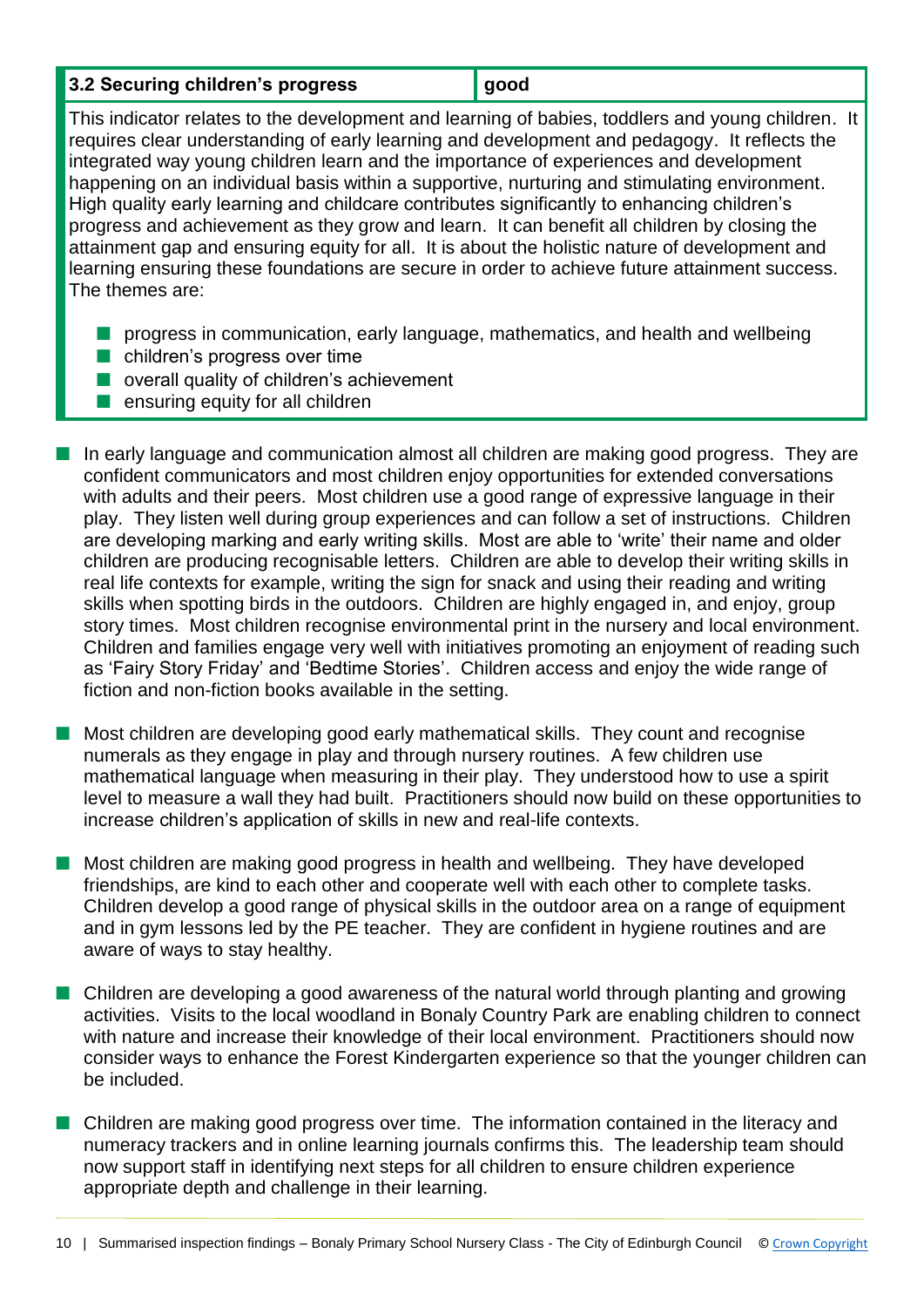■ Children's achievements are included in their online learning journal and are discussed by practitioners informally during play. Parents share achievements from home on the achievement tree in the nursery entrance area. There is scope to build on this practice so that children's achievements from home and beyond the nursery are contributing to the holistic learning and progress of children.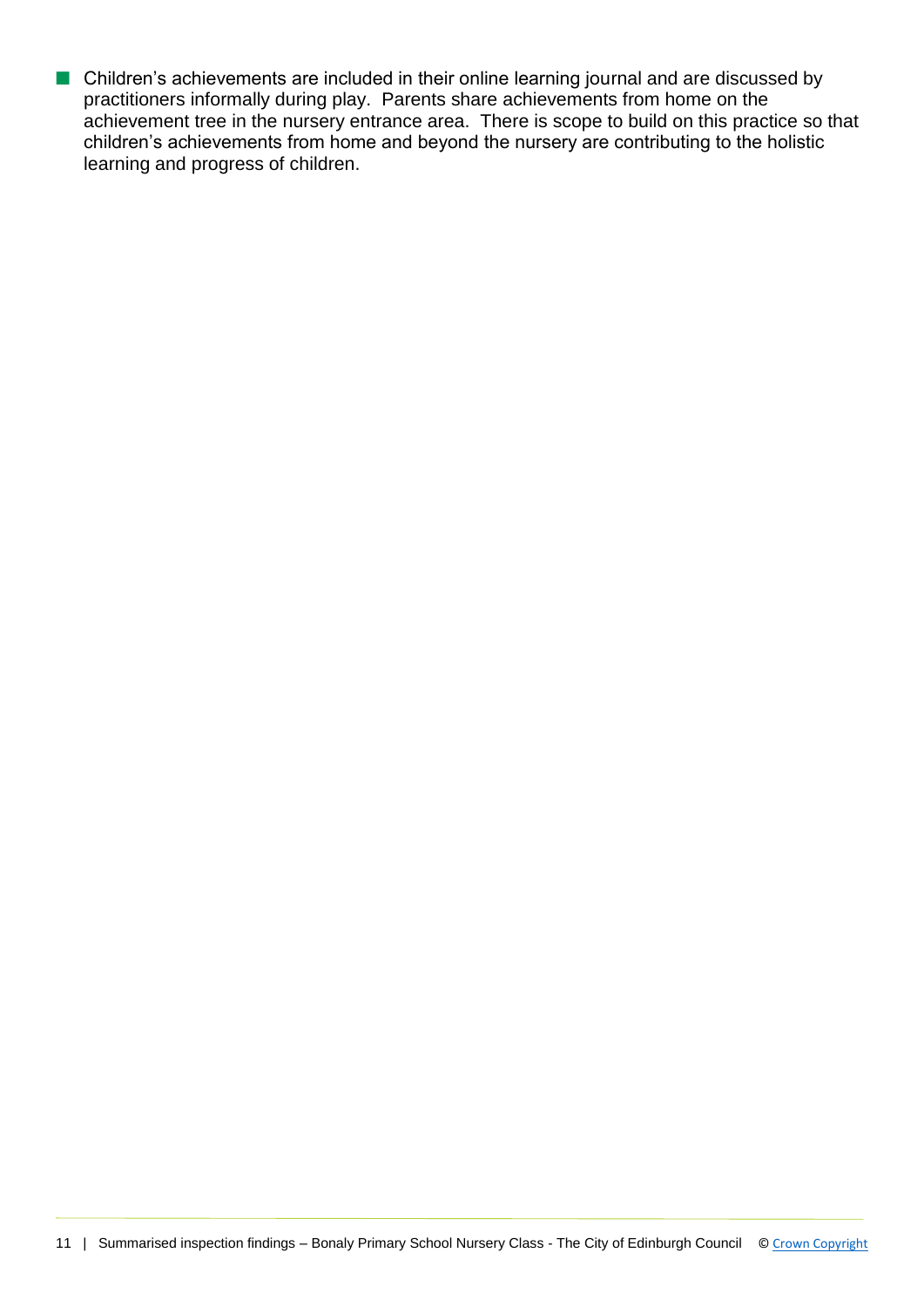## **Choice of QI: 2.4 Personalised Support**

- **n** Universal support
- Role of practitioners and leaders
- Identification of learning needs and targeted support
- Relationships across the nursery class are very positive and nurturing. This is a key strength which helps children to be motivated in their learning. Children are aware of risk and will benefit from a more fully implemented risk benefit analysis approach to their learning.
- **n** There are examples of parents, carers and partners supporting learning activities and resources with real life, meaningful experiences such as the local fire service and experiences with living things.
- **n** Practitioners recently received training sessions on the local authority approach to supporting learners. As planned, this support material will be used to ensure that the learning environment is organised and resourced to support all learners. A recently established cluster group has identified this as a key priority. Shared learning and moderation of the delivery of the approach will support best practice.
- Practitioners across the setting are committed to working together with parents and a range of partners to minimise barriers to learning for individual learners. The key worker system is well established and supports the wellbeing of children, promoting and supporting their wellbeing.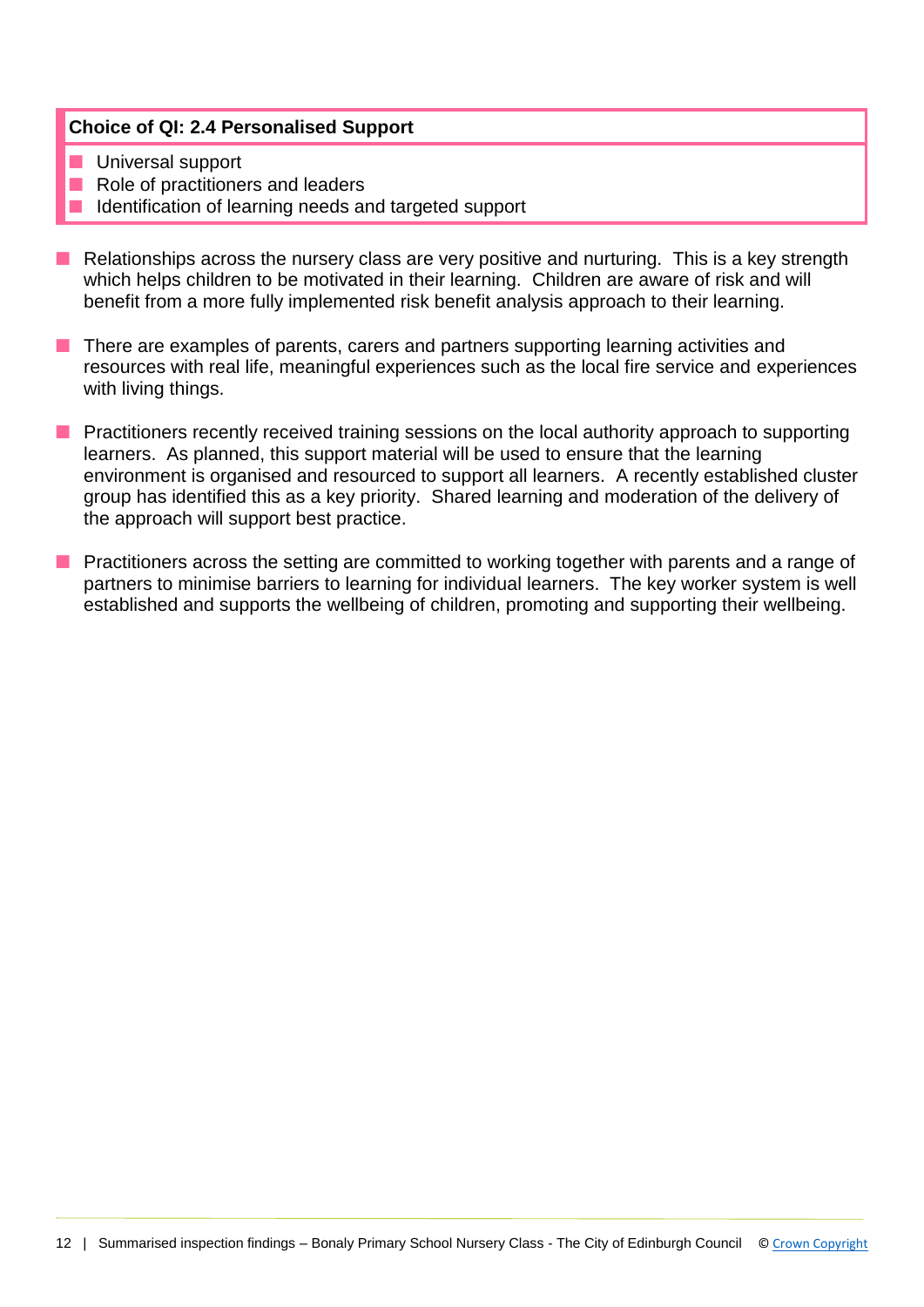### **Care Inspectorate evidence**

#### **1. Quality of care and support**

Staff gather basic information about children which included personal information, health needs and additional needs. This needs to be extended to include information about the GP. Staff used this information to record children's individual dietary needs and allergies so everyone was aware of them. This included signs and symptoms and if the child would require any medication. Almost all forms were reviewed as required six monthly, but staff need to ensure that all are reviewed and updated.

Staff could talk about children's individual needs and how they discussed them with parents. However supporting documentation was not in place to show the techniques and strategies that had been agreed to help children were implemented or reviewed. For example, we noted that staff verbally contacted parents if children took ill in nursery. Staff confirmed that although they had discussed the issue with the parent, they had not recorded an update about the child's health needs following a visit to the doctors. In addition to this they did not complete an incident record or notify the care inspectorate as required. Staff therefore, need to continue to develop children's personal plans. They should expand on recorded information using the wellbeing indicators to ensure this reflects an assessment of the individual child with specific next steps for them. Where other agencies are involved there should be a clear record of the staff liaison with them and what, if any, agreed plans are in place for children. For example strategies and techniques to be used to support children. There should be clear information about children's progress which will confirm if plans are effective. Records of meetings with parents should be dated so there is ongoing evidence of how they are involved in agreeing support for their child. This would provide clear records of children's needs, development and progress. (See recommendation 3).

There was a system in place for the storage and administration of medication which mostly followed best practice guidance. Staff should review the system in place to ensure the information they record fully complies with this. This should include recording the expiry dates of medication and when medication is received into and removed from the nursery. When administering an 'as when needed' medication, staff should record the reason why they administered it. An audit system should be put in place to monitor this. (See recommendations 1 and 4).

Children have daily access to an outdoor area and we saw they used this area well for a variety of activities that include physical play, planting and imaginative play.

Staff encouraged parents to participate in the nursery and have a calendar available that enables parents to choose a session they want to attend and join in the work of the service.

Parents' nights were used to share information about children's progress. Open evenings were available to introduce new children to the service so they could meet staff and become familiar with the environment. Welcome booklets were given to children.

#### **Care Inspectorate grade: 4**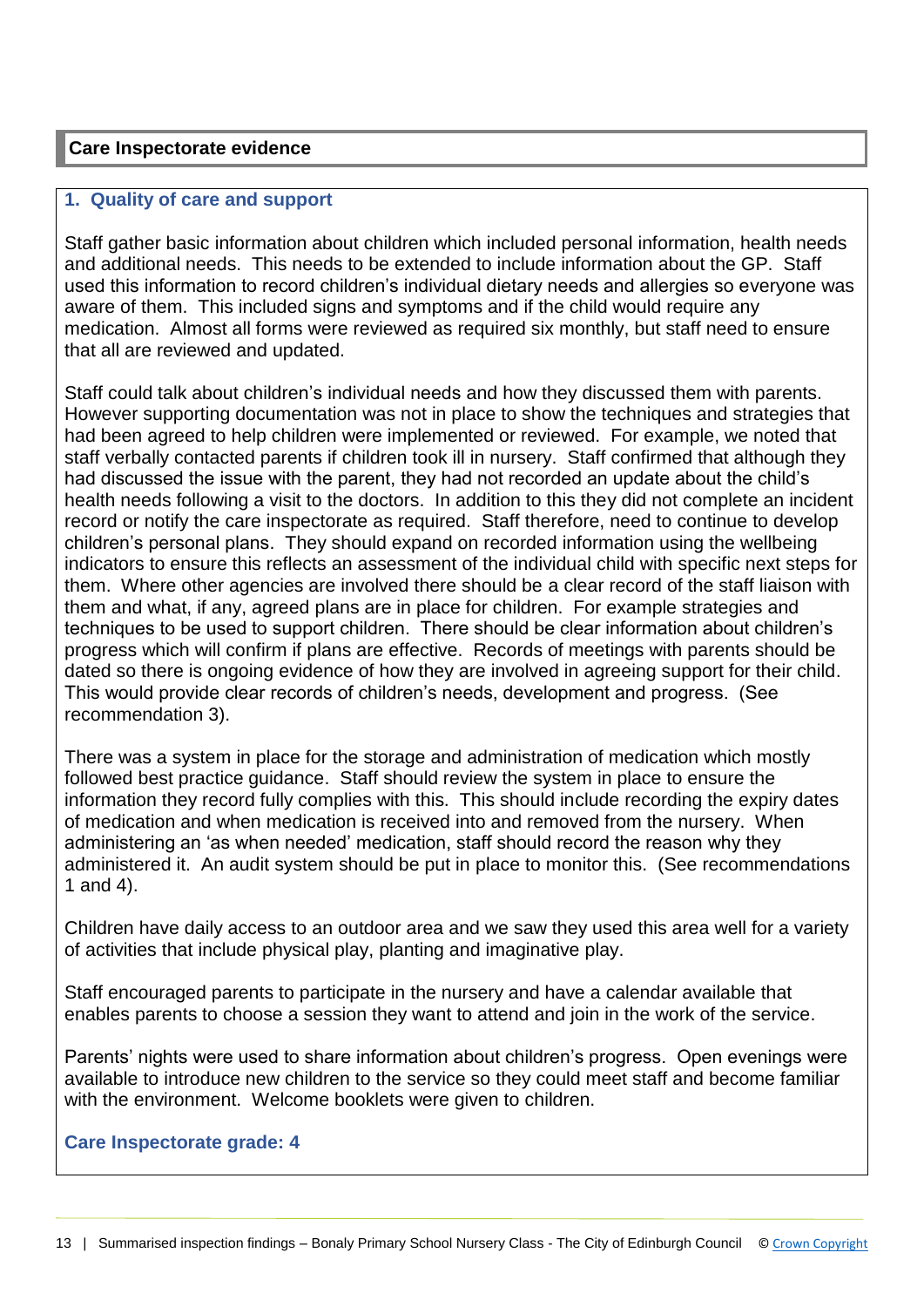#### **2. Quality of environment**

There was a secure door entry system in place so staff knew who was entering the building.

Staff had used Building the Ambition to evaluate the environment and make changes that improved the indoor and outdoor areas for children. In doing so they had created a stimulating environment that offered children a range of experiences. Staff reported benefits such as children using the arts and craft area better. Changes could be formally evaluated to ensure the purpose and aims of change are met. (See more information in theme 4).

Direct access to the outdoor area meant children could freely access the enclosed garden area where they had access to a range of activities and resources. We observed some good outdoor learning experiences. Examples included sensory play, using foam, pouring and mixing mud and soil in the mud kitchen, investigating the properties of sand and water, woodwork bench and planting flowers.

The Forest Kindergarten is used to give children in their pre-school year experience in the wider community. They had started to learn about safety by identifying risk and exploring ways to minimise them. This initiative should continue to be developed to build on and extend children's experiences. Staff could consider using 'risk benefit analysis' with children which would help them learn more about assessing risk for more challenging activities. Children in their pre-school year would benefit from being included in this initiative.

There were items stored in the disabled toilet such as clothing and a filing cabinet. To promote good infection control measures, these should be removed. The toilet should be available for use.

Staff checked the areas every day to ensure they were safe for children. A few risk assessments were in place, but these could be further developed to show in more detail how a safe environment is promoted. We talked to staff about risk benefit analysis as a way of involving children in this process.

## **Care Inspectorate grade: 5**

## **3. Quality of staffing**

There was a core staff team in place who had supported new staff within the service.

Staff had taken on responsibility for areas within the nursery such as literacy, numeracy, outdoor play, Forest Kindergarten and parental involvement. They were keen to develop these roles and leadership opportunities. To enable this progression, it would be beneficial to monitor/evaluate the impact of their work as this would help to determine how to take initiatives forward.

Staff had a few opportunities for training such as child protection updates and First Aid. Individual members of staff told us about some of the training they had attended and how this had improved their practice and assisted them in their role and responsibilities. (Forest Kindergarten). We advised that written evaluations should be in place to show the impact training had on outcomes for children, the staff member's knowledge or skills or on the improvement of the service as a whole.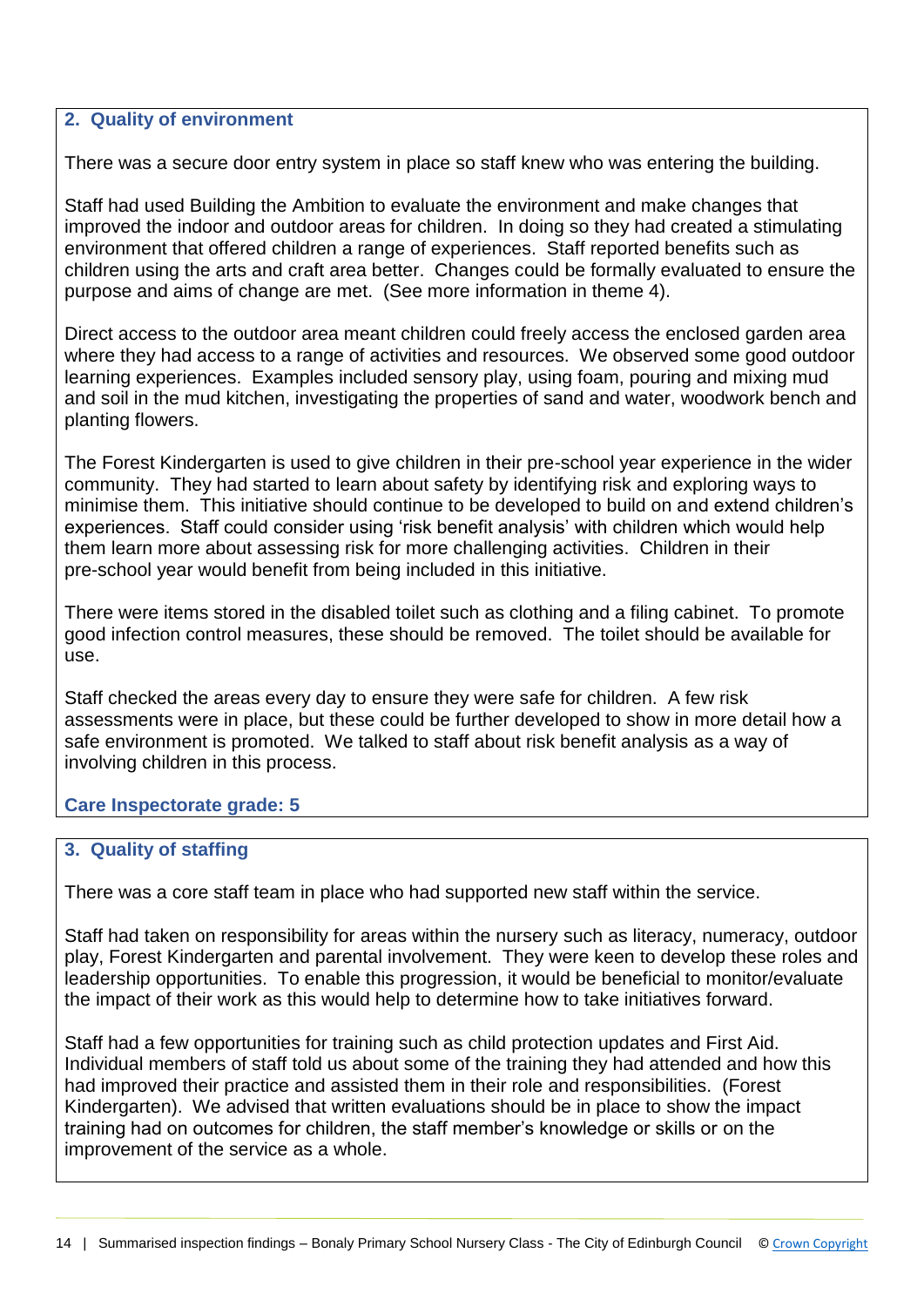Staff had PDRS, but from the records we looked at, we concluded that this system needs to be further developed so that it can be more effectively used to support staff. Although we were advised that full discussion took place, the written record did not reflect this. Key points should be noted so the professional development for staff is clear. For example, what they have achieved, what areas they would like to develop and how this could be done. The manager should record their evaluation of staff practice and agree action points. Dates should be attached to these so that progress can be monitored. See recommendation 2.

Staff were keen to develop the service and had already identified areas where they could develop their skills to make improvements. For example they wanted to develop the use of floor books to document better children's experiences which supported their continued learning and development.

We identified that staff needed to be supported better in their role by the management team, particularly with record keeping required by legislation. They need to have a better understanding of what records should be in place. For example incident reports and personal plans. (See requirement 1).

## **Care Inspectorate grade: 4**

## **4. Quality of management and leadership**

Changes to the management team had impacted on the running of the nursery. Within the management team we found there was a lack of knowledge and understanding about legal requirements and statutory duties of managing a registered service. As the named manager, the head teacher must ensure that he and the management team are aware of the responsibilities they have. We signposted the depute head teacher and business manager to documents that would assist this – Records that all registered services (except childminders) must keep and guidance on notification reporting, Scottish Statutory Instruments – requirement as to care services 2011/210 and Scottish Social Services Council codes of practice. See requirement 1.

The nursery staff had made a start at evaluating the service they provided by identifying areas they wanted to review and develop. This included using best practice guidance to re-organise the environment and update the vision and values. Staff could tell us the impact of some of the improvements, but would benefit from the management team supporting them with this process so the changes to the service are evaluated so they can assess the impact and outcome for children. To support this, the head teacher must implement a schedule of monitoring within the nursery. This should include staff practice and children's experiences. Feedback should be given to staff so they can have professional dialogue about their work and agree areas for development. See recommendation 4.

An improvement plan was in the process of being developed for the service. This should outline areas for development, staff responsibility and timescales for completion so progress can be monitored.

Staff were aware of the new Health and Social Care Standards, but were yet to use them in practice. This should be added to the improvement plan so that staff can become familiar with them as they set out the expected standards for health, social care and social work services in Scotland.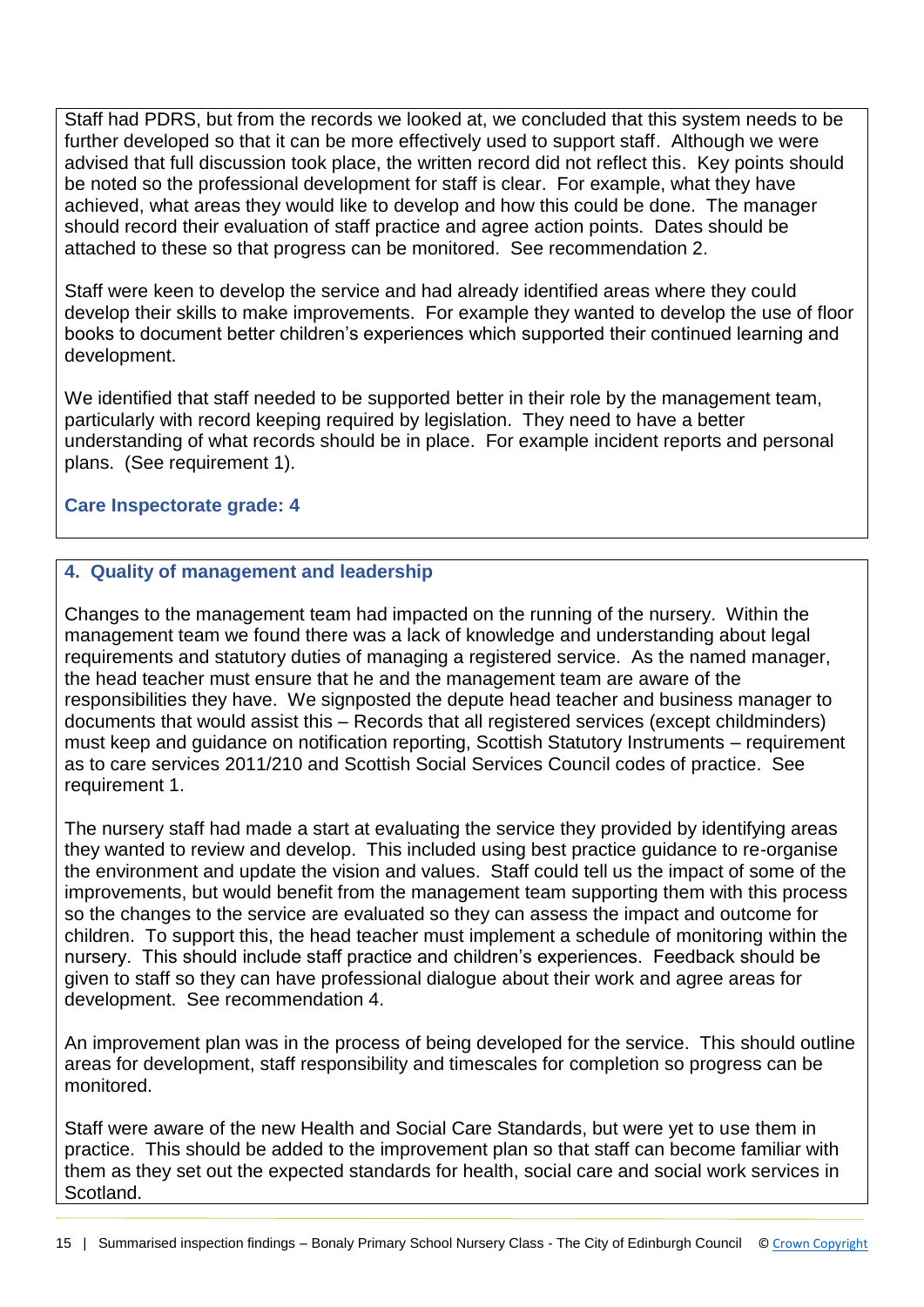## **Care Inspectorate grade: 3**

### **Requirements/recommendations made by Care Inspectorate for the nursery class**

During the previous Care Inspectorate inspection, the setting had three recommendations. From these two recommendations have been met. Outstanding issues relating to medication are carried forward in this inspection. As a result of this inspection, there is one requirement and four recommendations.

## **Requirement:**

 The headteacher must become familiar with the statutory responsibilities of managing a registered care service and ensure the management team involved with the nursery have this information so he can effectively support the work of the service. This includes the Regulations outlined in Scottish statutory instruments – Social Care and social work improvement Scotland (requirements for care services) Regulations 2011. Scottish Statutory Instruments (SSI) 2002/114 regulations 19–24. Scottish Social Services Council codes of practice. In addition, the headteacher must ensure that staff have a good understanding of the records they are required to keep as part of their role and how they are effectively used to support their work.

This is to comply with SSI 2011/210 Regulation 3 Principles. **Timescale: 30 September 2018** 

## **Recommendations:**

- Staff should review and update the procedures in place for administering medication to ensure they fully comply with best practice guidance. Areas they need to address include; - If staff administer medication to children on an 'as when needed' basis they must record the rationale for doing so.
	- Medication consent should be reviewed termly.
	- There should be a record of when medication is brought in to or leaves the service.
	- There should be a record of medication expiry dates so it can be replaced as needed.

This is to ensure care and support is consistent with the Health and Social Care Standards (HSCS) which state that 'If I need help with medication, I am able to have as much control as possible'. HSCS 2.23. And 'I experience high quality care and support based on relevant evidence, guidance and best practice'. HSCS 4.11.

• The provider should further develop systems for professional review and development so it is more effective in supporting the work of staff. Key points from professional dialogue should be recorded so there is information about their practice, areas for continued professional development and how these will be achieved. Actions points should be specific to individual staff members with agreed timescales so that progress can be monitored.

This is to ensure I have confidence in the organisation providing my care and support. The HSCS state that 'I benefit from a culture of continuous improvement, with the organisation having robust and transparent quality assurance processes'. HSCS 4.19.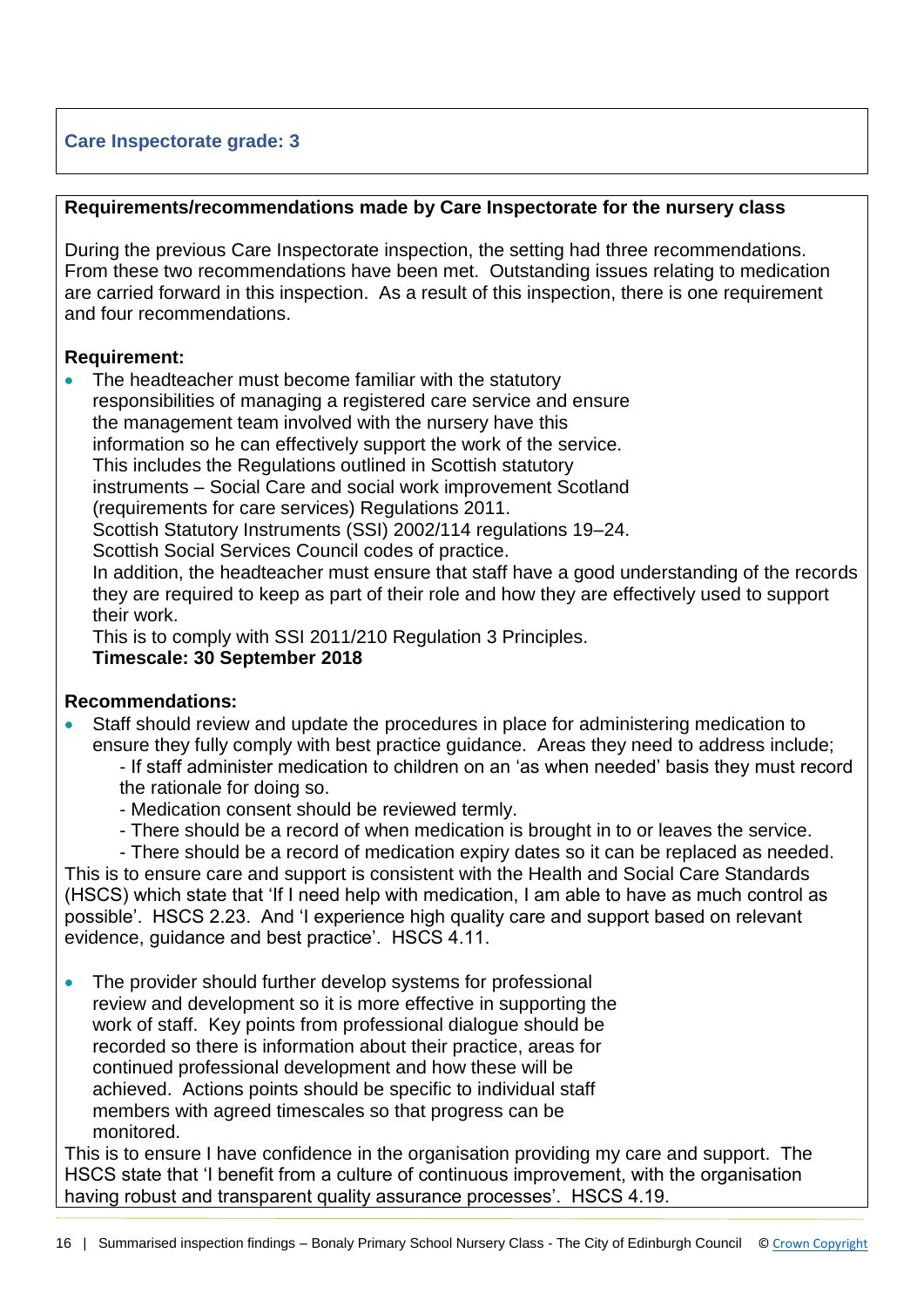• The provider should further develop children's personal plans to include;

- Information about their key achievements and next steps for learning should be included.

- Any changes to children's individual health needs should be clearly recorded with agreed strategies outlined so their wellbeing is fully supported.

- Any strategies to be used with children who have additional support needs.

- Parents should countersign and date the review documentation to demonstrate that they have been consulted and involved in this process.

Staff should continue to promote the use of wellbeing indicators and consider how these can be part of their personal plan reviews in consultation with parents.

This is to ensure care and support is consistent with the HSCS which state that 'My personal plan is right for me because it sets out how my needs will be met, as well as my wishes and choices. HSCS 1.15, 'My needs, as agreed in my personal plan, are fully met, and my wishes and choices are respected'. HSCS 1.23. 'I am fully involved in developing and reviewing my personal plan, which is always available to me'. HSCS 2.17.

• The manager should develop formal written quality assurance systems to help with the systematic evaluation and continued improvement of the service in line with best practice. This should include;

- Audits of systems in place such as administration of medication to ensure that best practice is consistently followed.

- Staff practice
- Children's experiences

This is to ensure I have confidence in the organisation providing my care and support. The HSCS state the 'I benefit from a culture of continuous improvement, with the organisation having robust and transparent quality assurance processes'. HSCS 4.19.